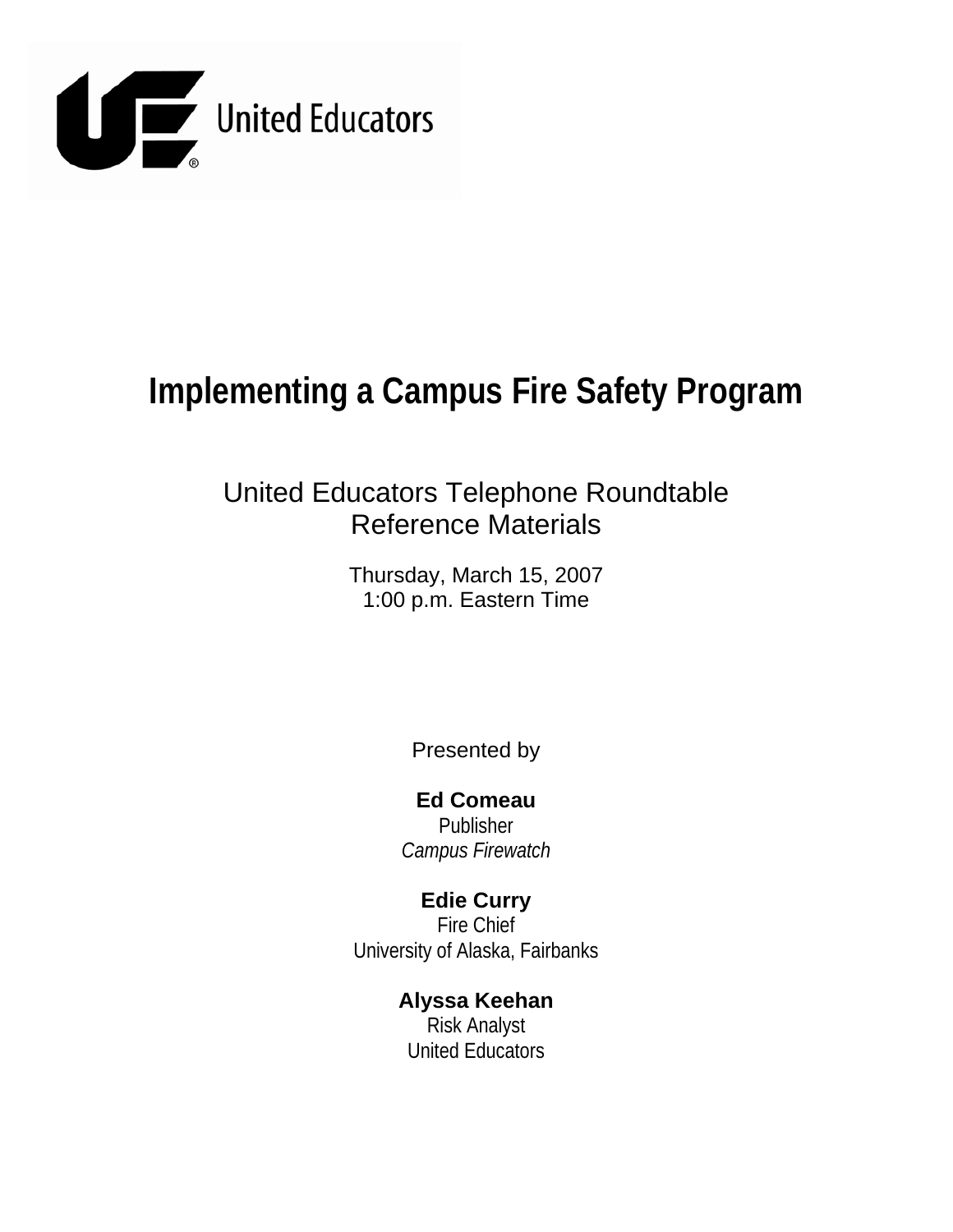# **Table of Contents**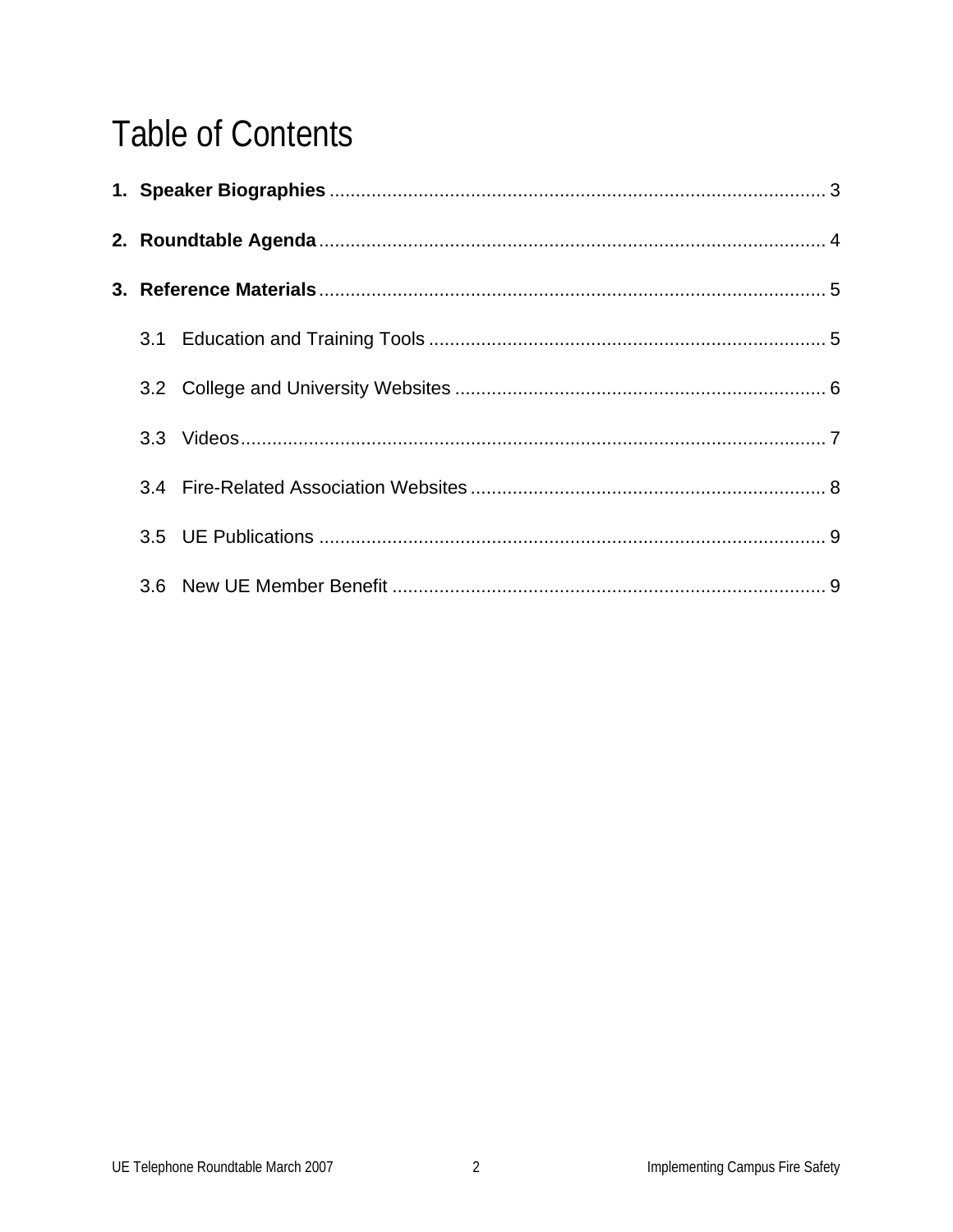# 1. Speaker Biographies

**Ed Comeau** is the publisher of *Campus Firewatch*, an electronic newsletter focusing on the complex issues of campus fire safety. He recently retired as the director of the nonprofit Center for Campus Fire Safety (www.campusfire.org), which he also helped to found. Comeau developed the U.S. Fire Administration's website devoted to campus fire safety and has testified at government hearings on legislation related to campus fire safety. He has organized and managed each of the Campus Fire Forums, which have become a key gathering of campus fire safety professionals since their inception in 1999.

Comeau is the former chief fire investigator for the National Fire Protection Association (NFPA) and has investigated incidents around the globe, including the English Channel Tunnel fire, the Kobe earthquake, the Düsseldorf Airport terminal fire, the Gothenburg disco fire, and the Oklahoma City bombing. Prior to joining the NFPA, he was a fire protection engineer for the Phoenix Fire Department. Comeau was a firefighter with the Amherst Fire Department while obtaining his bachelor's degree in civil engineering from the University of Massachusetts.

**Edie Curry** is the fire chief of the University of Alaska Fairbanks, where she oversees a 42-person staff. She joined the University of Alaska Fairbanks Fire Department in 1991, serving as both the assistant chief and the deputy chief prior to her appointment as fire chief. Before coming to the university, Curry was the first female hired as a deputy state fire marshal by the State of Alaska, Department of Public Safety.

Curry also specializes in arson investigation, hazardous materials, and emergency response. She has served as the team leader for one of the two State Regional Level A Hazmat Response teams. She has also been a member of Alaska's State Emergency Response Commission and was the principle investigator for the University of Alaska Fairbanks, when the Federal Emergency Management Association chose the university as one of five pilot universities for its Disaster Resistant University Project.

**Alyssa Keehan** is a risk analyst who focuses on premises liability issues involving contracting, facilities, residence hall safety, off-campus housing, and athletics. Keehan previously worked as a general liability claims attorney at United Educators, where she handled hundreds of claims against colleges and universities. Prior to joining United Educators, she was the manager of business and legal issues for the National Association of Professional Insurance Agents. She also worked in legal positions at the Chicago Board of Education and the Office for Civil Rights, U.S. Department of Education. Keehan earned her B.A. in politics from Princeton University and J.D. from Loyola University of Chicago.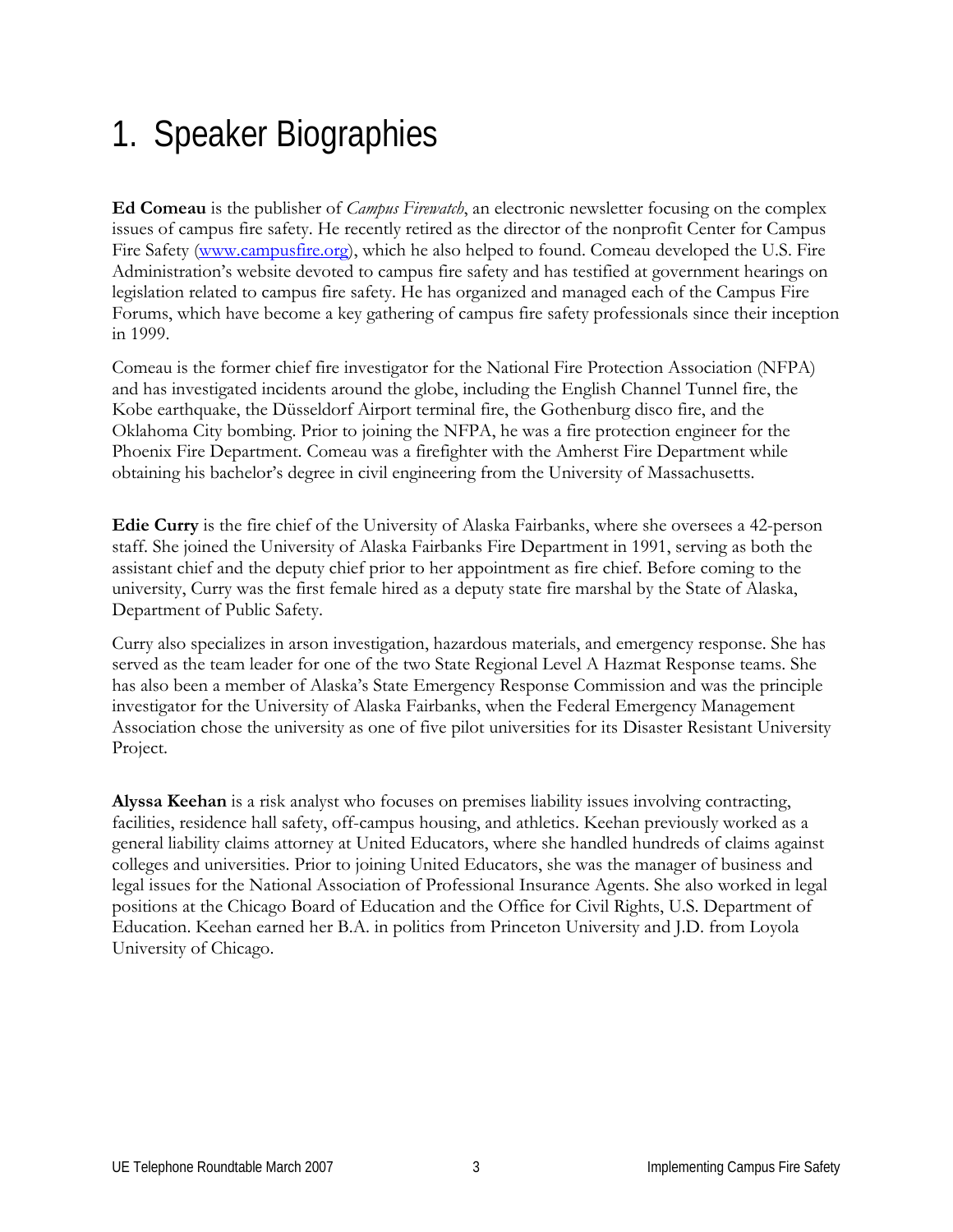# 2. Roundtable Agenda

## **2.1 Introduction to the Three Es—Education, Engineering, and Enforcement**

## **2.2 Educating Relevant Groups on Campus About Fire Safety**

- 1. Identifying the groups on campus who need fire safety education
- 2. Strategies for educating the groups identified
- 3. Critical fire safety issues to cover with the identified groups

## **2.3 Engineering for a Fire Safe Campus**

- 1. Important fire safety engineering strategies
- 2. Retrofitting buildings for fire safety
- 3. Making sure new campus construction is engineered for fire safety

## **2.4 Enforcing Fire Safety on Campus**

- 1. Key enforcement strategies for students, faculty, and staff
- 2. Suggestions for handling enforcement problems relating to false alarms, arson, and special events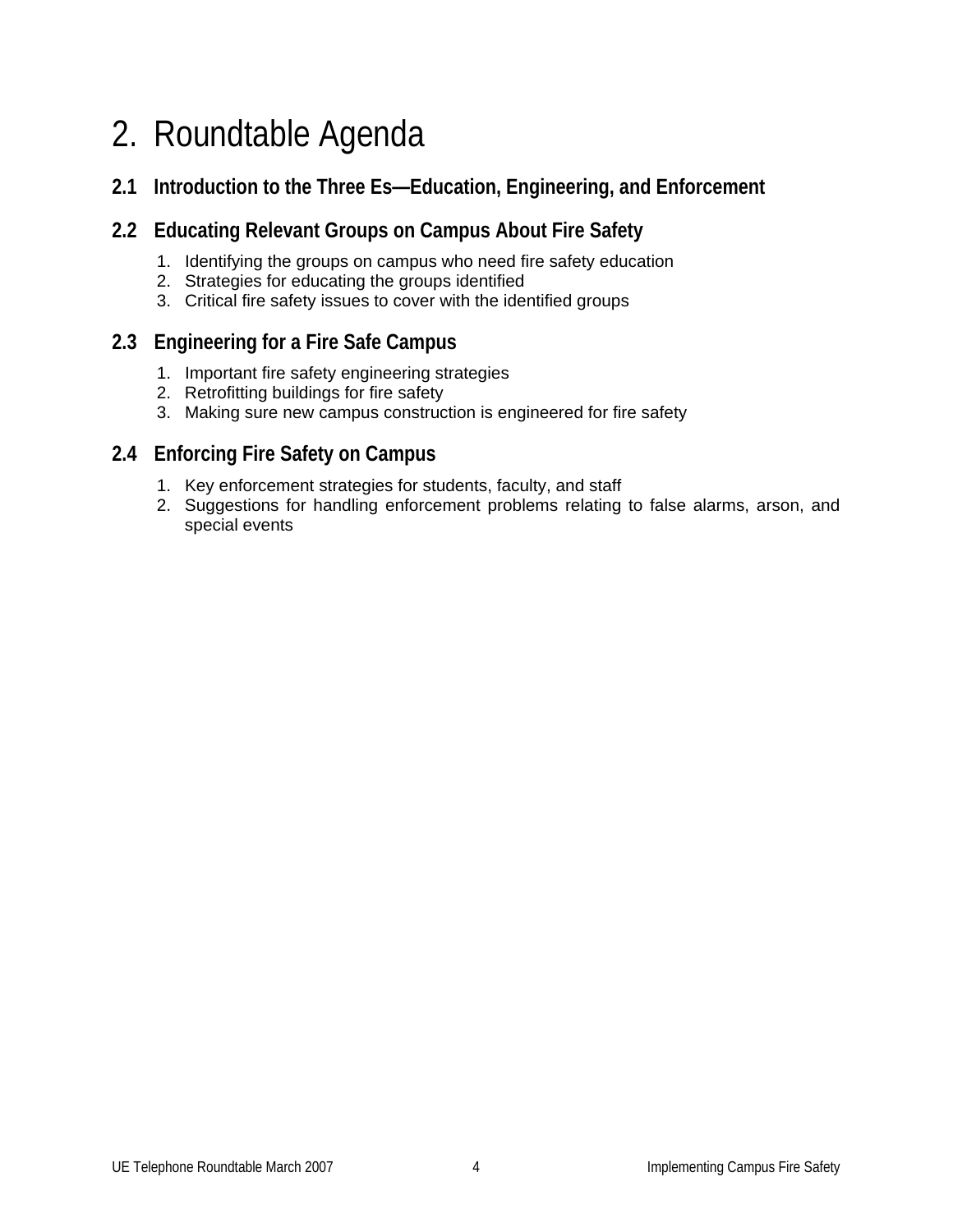# 3. Reference Materials

## **3.1 Education and Training Tools**

## **Lesson Plans—Living With Fire**

The Center for Campus Fire Safety

## www.campusfire.org/resources/fire\_academy.html

This page contains links to a series of lesson plans to educate students and other individuals on a college campus about aspects of fire safety. Lesson plans address the following topics: evacuation, a fire behavior overview for the college student, fire extinguishers in the college environment, offcampus Greek, off-campus residential, on-campus dorm. Each lesson plan contains instructor notes, teaching points, learning objectives, recommended materials and visual aids, and Internet resources. These lesson plans provide a great starting point for those seeking to create an education plan on fire safety.

## **Tools and Resources**

## The Center for Campus Fire Safety

## www.campusfire.org/resources/index.html

This page contains links to several helpful tools and resources for educating the campus community about fire safety. Links to the following resources are contained on the site: resident assistant training, how to install sprinklers in Greek housing, fire safety in art class, and fire safety in lab class.

## **A Guide to Building a Student Room Mockup for a Demonstration Burn**

*Campus Firewatch* 

## http://campus-firewatch.com/resources.html

An effective and powerful way to educate students about the dangers of fire is through a demonstration burn of a mockup of a student's room. Some campuses have been reluctant to perform the burn because the project may seem too complex. This is not the case, and this guide proves it. Step-by-step guidance is given on creating a mockup student room without significant time and expense. At the same time, because the exercise involves live fire, the guide also examines all of the safety aspects including the involvement of the fire department throughout the exercise.

## **Fire Safe Student Housing: A Guide for Campus Housing Administrators**

U.S. Department of Fire Administration

www.usfa.dhs.gov/downloads/pdf/publications/9-1624.pdf

This guide addresses the elements necessary for fire safe student housing, including prevention, occupant awareness and training, detection, and suppression. The guide also identifies additional resources to help with developing a comprehensive program for fire safe student housing.

## **Answer These 20 Questions Before You Sign a Rental Agreement**

U.S. Department of Fire Administration

## www.usfa.dhs.gov/downloads/pdf/campus/20questions.pdf

This resource lists the key fire safety questions that students should ask and consider when selecting off-campus housing.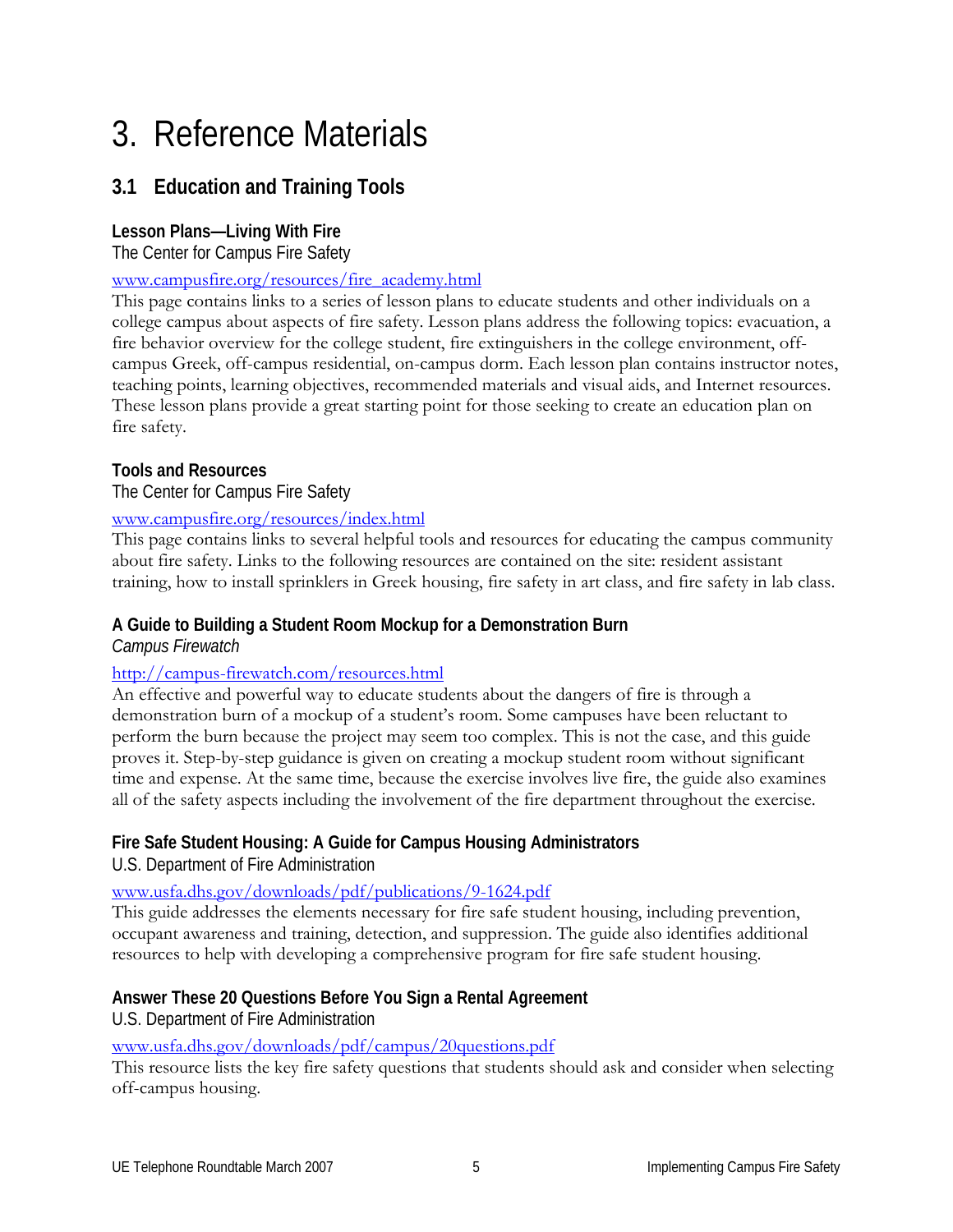## **On Line Fire Extinguisher Training**

University of Kentucky

http://ehs.uky.edu/classes/fire/Fire\_Extinguisher\_Training\_files/frame.html

An online training tool aimed at educating members of the campus community about when and how to use a fire extinguisher.

## **3.2 College and University Websites**

## **University of Kentucky—University Fire Marshall**

## http://ehs.uky.edu/fire/welcome.html

A comprehensive university website devoted to the issue of fire safety. The website contains information on a wide variety of campus fire-related topics ranging from an Americans with Disabilities Act (ADA) evacuation policy to a construction plan review process. Notably, the site includes:

- *The Corridor Utilization Program*: This site explains a university program aimed at keeping exit corridors clear. It also contains a notice form that must be completed and approved by the campus fire marshal before an exit corridor at a campus building can be blocked.
- *Fraternity and Sorority Self Inspection Form:* The University Fire Marshal's Office inspects Greek facilities on an annual basis. The office's online inspection form provides fraternities and sororities with a tool to measure their compliance with the university's Fraternity & Sorority Fire/Life Safety Regulations and Policies throughout the year.

## **The Police Notebook on Fire Safety**

University of Oklahoma

## www.ou.edu/oupd/fslist.htm

This website contains a series of informative articles and resources devoted to the issue of campus fire safety. Some of the issues addressed include lab fire safety, home fires, kitchen fires, and fire on campus. One resource on this website that deserves special mention is *The Holiday Decorations Policy.*  This policy details permitted and prohibited holiday decorations materials and includes instructions on disposing of such materials.

## **Fire Prevention Plan**

California Institute of Technology

## www.safety.caltech.edu/manuals/fire\_prevention\_plan.pdf

At this site, the institute sets out a plan to eliminate the causes of fire and prevent loss of life and property by fire.

## **Fire Safety/Fire Marshall's Office**

University of Maryland at College Park

## www.des.umd.edu/fire/index.html

This site contains a variety of fire safety policies, regulations, and procedures, including the university's fire policy, a policy on stairwells and means of egress, a guide to Greek housing fire inspections, regulations for holiday decorations and for erecting tents on campus, emergency response guidelines, and a residence hall fire safety plan.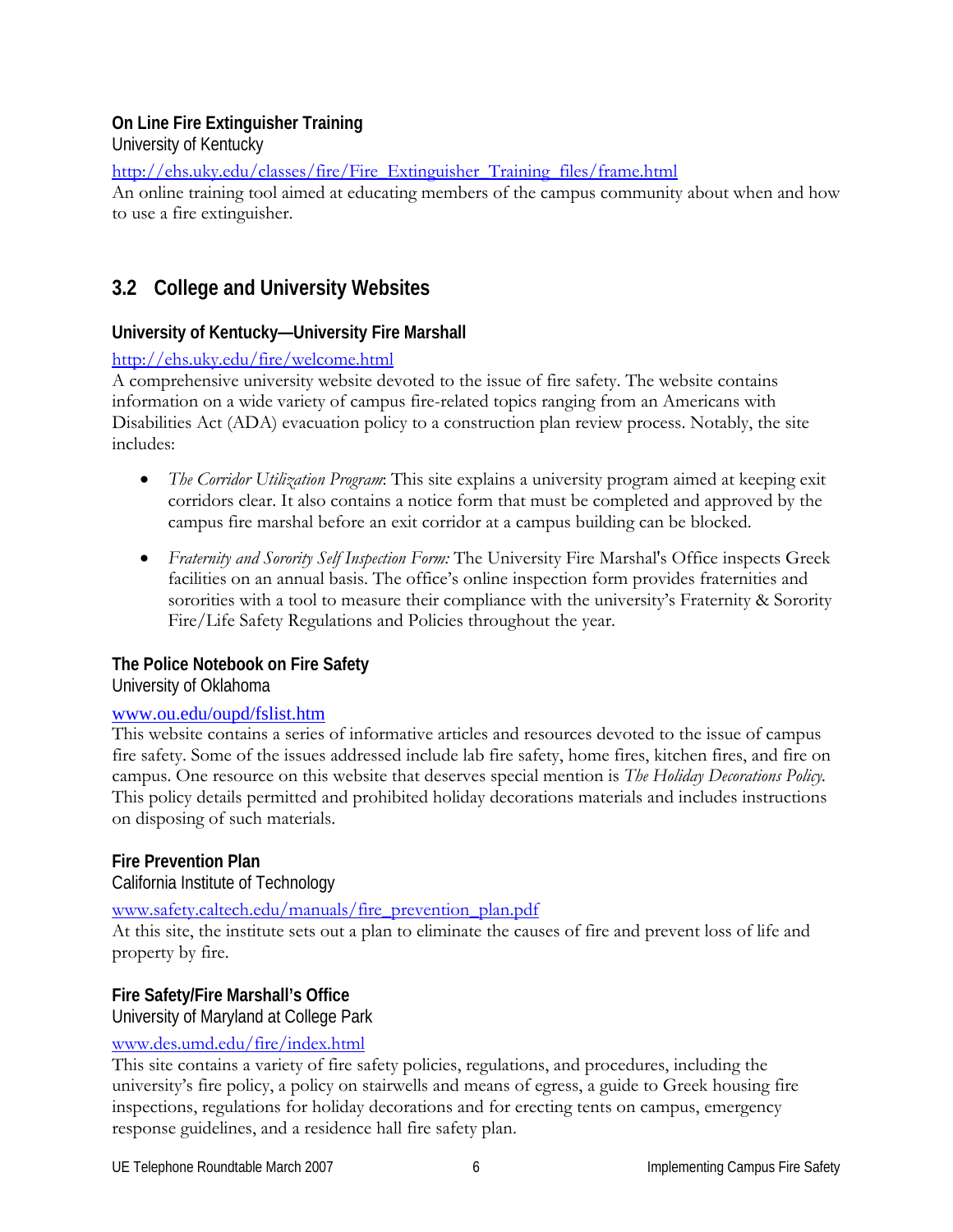## **University of Alaska Fairbanks—University Fire Department**

## www.uaf.edu/fire/

The website contains university fire statistics, information on fire prevention, and a copy of the university's fire policy.

## **3.3 Videos**

## **"Campus Fire Safety"—Inside Edition**

www.youtube.com/watch?v=efm8CN\_bSJE This piece is an informative television news journal piece on fire safety in off-campus housing.

## *"***Campus Fire Safety***"--***NBC Nightly News**

## www.youtube.com/watch?v=AOibyNiruaA

A television news journal piece on the dangers of fires in off-campus housing. A University of Michigan football player who was in involved in an off-campus fire is the central focus of this piece.

## **"Campus Fire Safety 2006"**

## www.youtube.com/watch?v=LwNL-fLv3As

A two-minute video that depicts a simulated burn of a student room and contains fire-safety-related facts and tips.

## **"Get Out and Stay Alive"**

U.S. Fire Administration

## www.usfa.dhs.gov/citizens/college/get\_out.shtm

An educational video produced by the U.S. Fire Administration about the dangers of fire in the college and university setting. Using compelling footage of a fire's aftermath and somber interviews with the friends and families of students killed in campus fires, the program focuses on preventing and responding to a fire. This video is 16 minutes long and can be used as a training tool for students.

## **"Graduation Fatally Denied"**

*Campus Firewatch*

www.campus-firewatch.com/resources/index.html#fatallydenied

This is a short, hard-hitting video that tells the story of a fatal fire through the eyes of a fictional student. The DVD costs \$17.95 including shipping.

## **"When Every Minute Counts: Dorm Fire Safety"**

Middlebury College Fire Demonstration

Supported by a grant from United Educators, Middlebury College produced a dramatic 11-minute videotape to use as an educational tool in its student orientation program. The videotape depicts a controlled burn of a student's room to demonstrate how quickly a residence hall fire can get out of control and to explain ways to prevent and respond to fires in student residences. This resource is provided free of charge to UE members and is available upon request from United Educators at risk@ue.org.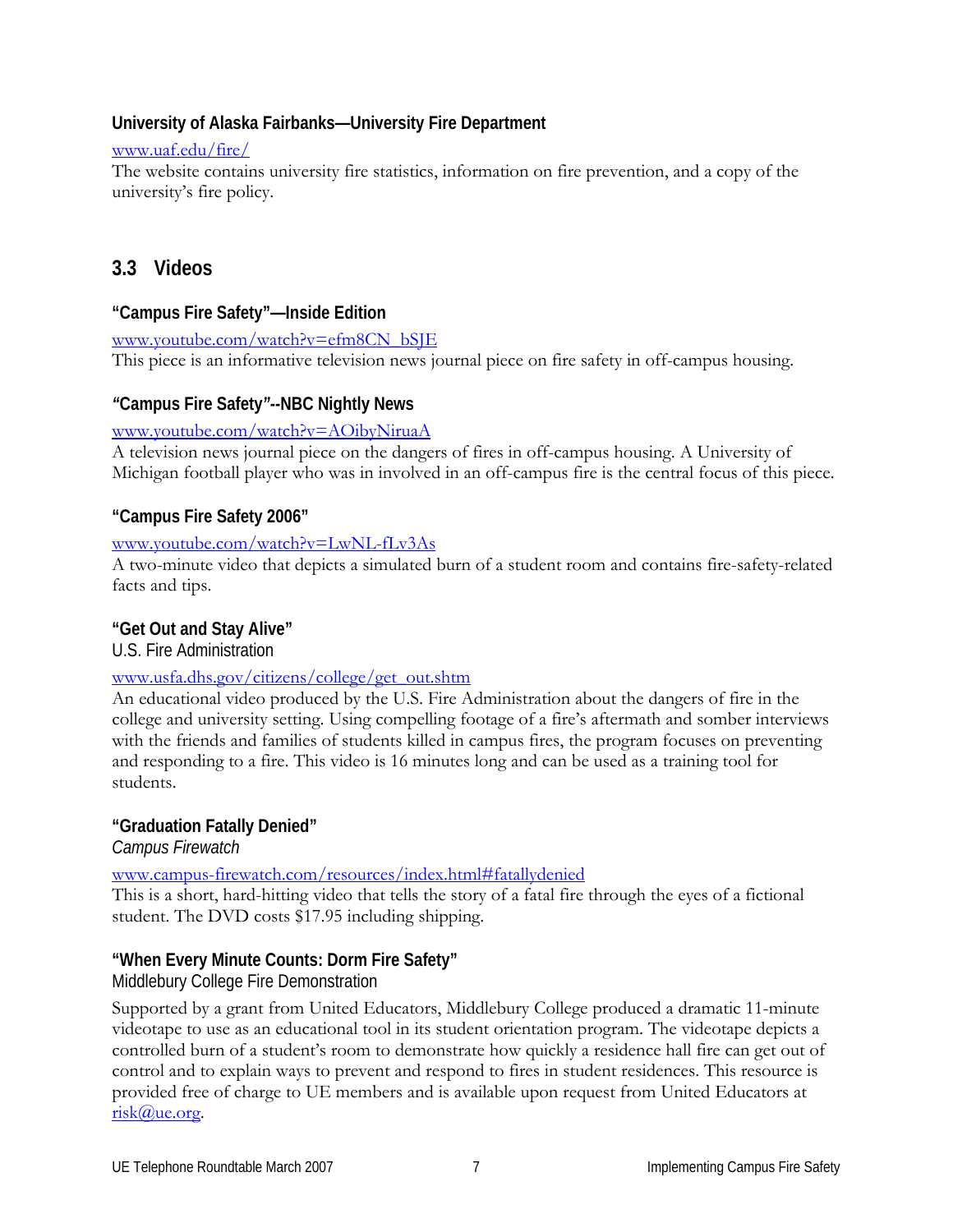## **3.4 Fire-Related Association Websites**

## **The Center for Campus Fire Safety**

## www.campusfire.org/

The Center for Campus Fire Safety (CCFS) was formed to provide a focal point for the challenges surrounding campus fire safety. The center provides advocacy channels and information on proposed national legislation affecting the issue of campus fire safety. It also provides comprehensive resources and statistics devoted solely to the issue of campus fire safety.

## **National Fire Protection Association**

## www.nfpa.org/

The National Fire Protection Association's (NFPA) 300 codes and standards influence every building, process, service, design, and installation in the United States as well as many of those used in other countries. The NFPA's website contains statistics, facts, reports, and publications devoted to fire safety in the United States.

## **U.S. Fire Administration—Fire Safety for College Students**

## www.usfa.dhs.gov/citizens/college/index.shtm

This administration of the U.S. government is under the Department of Homeland Security and devotes a portion of its website to fire safety issues affecting college students. In the college fire safety section of its website, an assortment of resources—videos, reports, brochures, and publications—is available free of charge.

## **Fire Fighters Near-Miss Reporting System**

## www.firefighternearmiss.com/home.do

An important concept of fire prevention is to learn from the causes of and responses to past fires. The National Fire Fighter Near-Miss Reporting System helps those involved in fire service to track near misses—those incidents that do not lead to serious injury, death, or property damage—so that firefighters can learn from these events to increase their overall ability to protect themselves and each other.

## **International Association of Fire Chiefs—Resources**

## www.iafc.org/displaycommon.cfm?an=1&subarticlenbr=20

The International Association of Fire Chiefs (IAFC) is a network of more than 12,000 chief fire and emergency officers. The resources section of the website contains documents for downloading on a wide variety of issues affecting fire and life safety, EMS, health and safety, first responders, hazardous materials, homeland security, and professional development.

## **National Association of State Fire Marshals**

## www.firemarshals.org/

The membership of the National Association of State Fire Marshals (NASFM) comprises experienced and knowledgeable fire officials in the United States. State fire marshals are responsible for fire safety code adoption and enforcement, fire and arson investigation, fire incident data reporting and analysis, public education, and advising of governors and state legislatures on fire protection. The website contains links to state fire marshal websites, a listing of events, and recent fire-related news.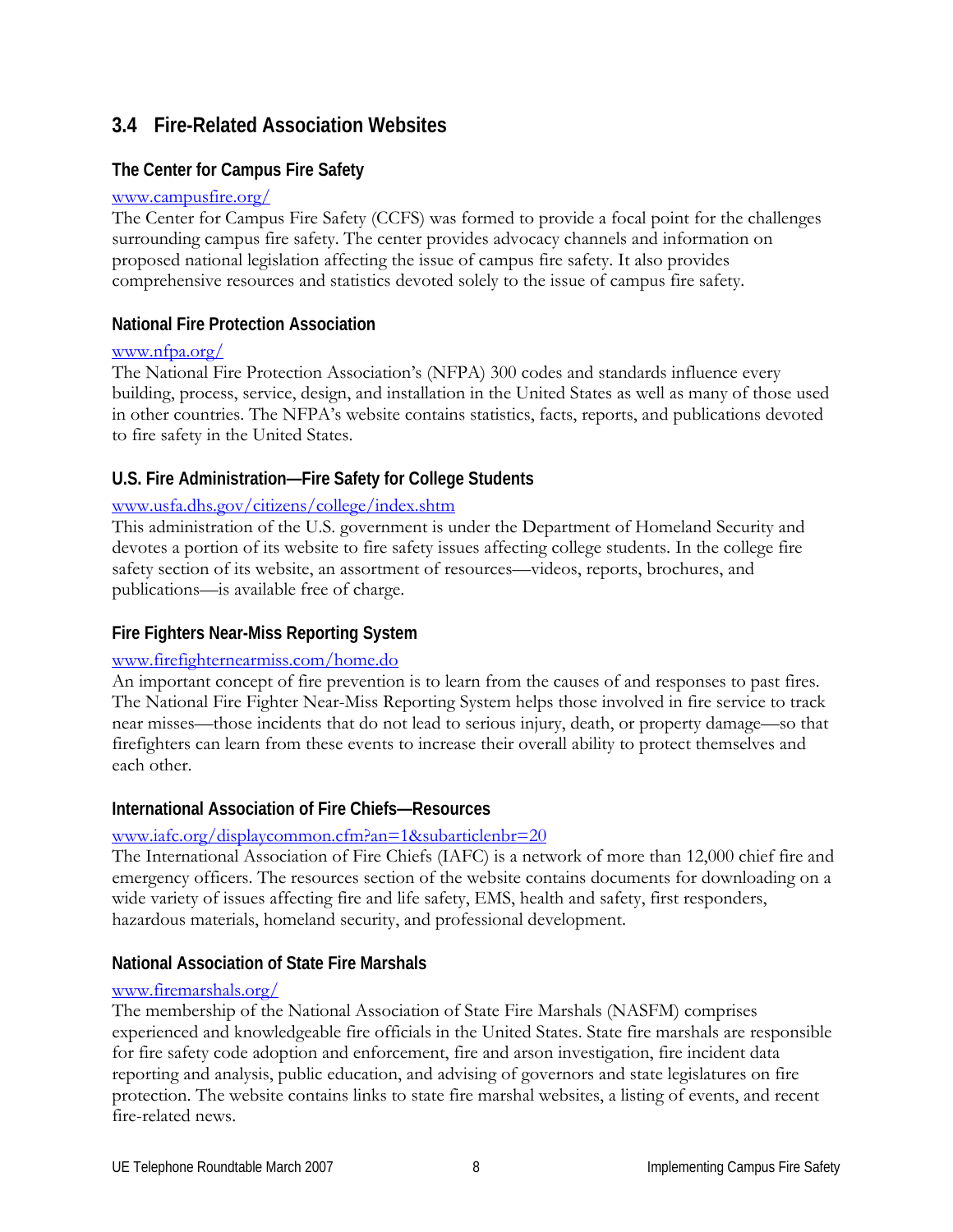## **3.5 UE Publications**

## **"No Place for Candles,"** *Catastrophic Claims***, December 2005**

www.ue.org/membersonly/GetDocument.asp?id=767

A summary of UE claims involving fires ignited by candles. The publication contains national statistics on campus fire safety, safety tips, and additional resources.

## **"Take Control of Fire,"** *Catastrophic Claims***, September 2004**

www.ue.org/membersonly/GetDocument.asp?id=645

A summary of UE claims related to fire. The publication contains national statistics on campus fire safety, safety tips, and additional resources.

## **"A Burning Issue on Campus***," Catastrophic Claims***, January 2004**

www.ue.org/membersonly/GetDocument.asp?id=635

A summary of UE claims related to fire. The publication contains national statistics on campus fire safety, safety tips, and additional resources.

## **"Stopping Young Arsonists,"** *Safety Dispatch,* **August 2003**

## www.ue.org/membersonly/GetDocument.asp?id=522

A summary of UE claims involving fires that were ignited by arson. The publication contains national statistics on arson related fires, safety tips, and additional resources.

## **"Off-Campus Housing: Out of Sight Should Not Mean Out of Mind,"**  *Risk Research Bulletin,* **May 2006**

## www.ue.org/membersonly/GetDocument.asp?id=796

This bulletin examines UE claims involving off-campus housing and identifies fire as a significant off-campus housing risk. The article explains different legal theories that courts have applied to find institutions liable for losses occurring in off-campus housing. Also, helpful risk management advice is given to assist institutions in organizing and preparing students for life in off-campus housing.

## **3.6 New UE Member Benefit**

United Educators is pleased to introduce a special benefit for its members. The publication *Campus Firewatch* is now available *free* to UE members at the UE website www.ue.org. *Campus Firewatch* is the only electronic newsletter focusing exclusively on campus fire safety. Each issue is filled with valuable information on campus fire safety, both on and off campus. To learn more about this new benefit, check out the February 2007 issue of *Campus Firewatch* attached below.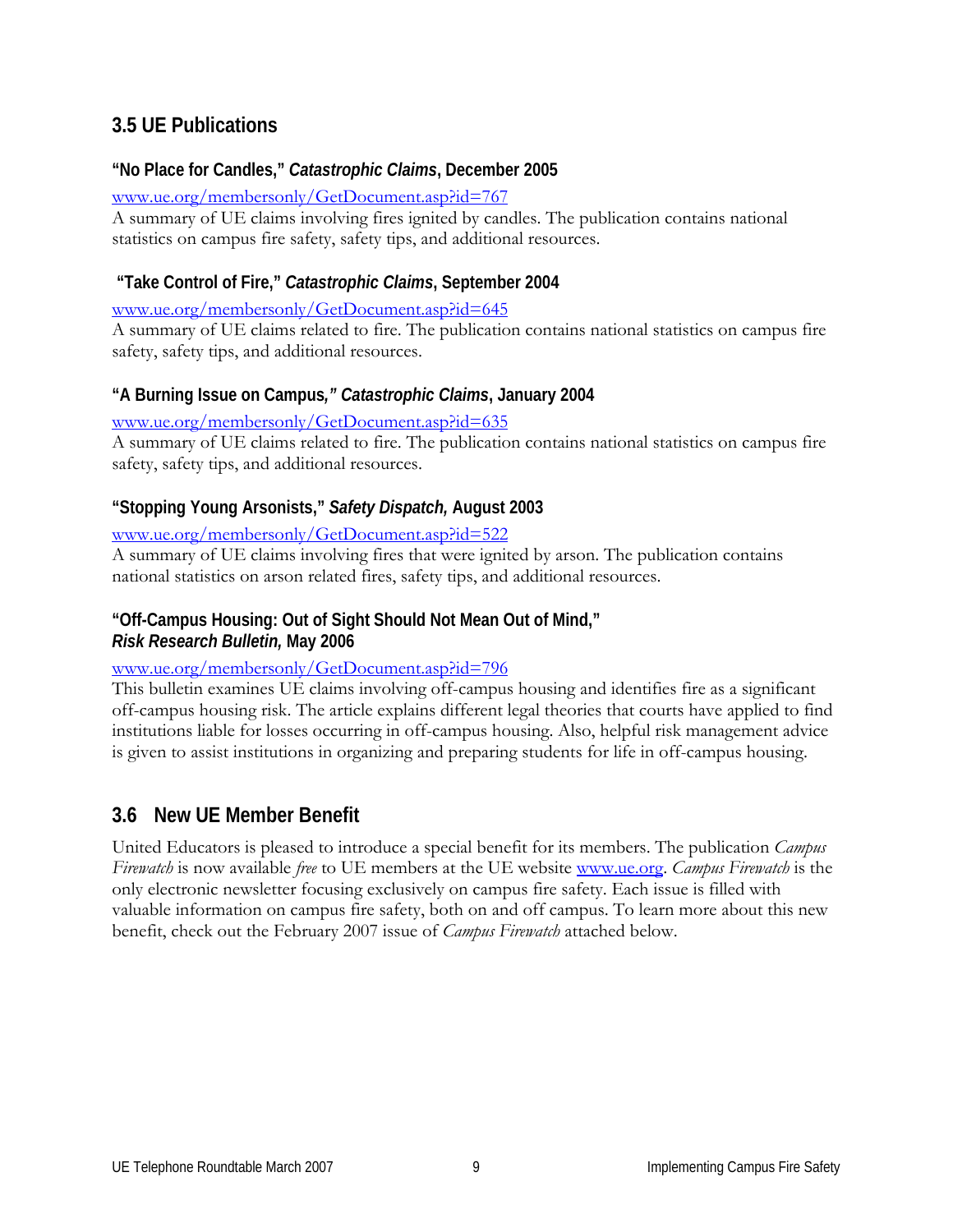## **This issue of Campus Firewatch is provided by United Educators as a benefit of membership**

| <b>Comprehensive Fire Service</b> |  |  |  |  |
|-----------------------------------|--|--|--|--|
|                                   |  |  |  |  |
|                                   |  |  |  |  |
|                                   |  |  |  |  |
| Congressional Record18            |  |  |  |  |

## **Alcohol and campus-related fires By Ed Comeau**

The profile of students drinking at campuses is changing. "Over time, the percentage of abstainers has risen as has the percentage of heavy episodic alcohol users" reported Beth DeRicco, associate director of The Center for College Health and Safety (which operates The U.S. Department of Education's Higher Education Center for Alcohol, Other Drug Abuse and Violence Prevention). This is creating a spectrum of drinkers where each end of the spectrum is growing.

There are a number of contributing factors impacting student drinking. In the report "A Call to Action: Changing the Culture of Drinking at U.S. Colleges" published by the U.S. Department of Health and Human Services, these factors include:

- Living arrangements, where drinking is highest in fraternities and sororities followed by residence halls and then by off-campus housing.
- Colleges with drinking problems include those where the Greek systems dominate and where the athletic teams are prominent

# **Fatal Fires**

 $\Box$ 

**February 3, 2007 Mississippi State University – Meridian Off-campus house fire/catastrophic, multiple-fatality fire Three fatalities**

**IXZQ** 

A family of three was killed in an off-campus house fire in Linwood, Mississippi. The fire was reported at 1:07 a.m. and the Linwood Volunteer Fire Department was on the scene to a fully-involved fire at 1:19 a.m. in a one-story, single-family home.

The three victims were found in close proximity to one another, and according to the fire chief, it appeared that they were trying to escape from the fire.

It is unknown if there was a smoke alarm present in the house due to the extensive damage that occurred.

Continued on page 6

TM

February 2007

# **Catastrophic, multiple-fatality fires**

Campus Firewatch has been tracking campus fire fatalities since January 2000 and, in that time, has identified fires that have killed 103 people in residence halls, Greek housing, off-campus housing and academic buildings. Almost 80% of these fires have occurred in off-campus housing, which is where a majority of the students live.

Of all of these fires, 13 (21%) have caused three or more deaths which are classified by Campus Firewatch as catastrophic, multiple-fatality fires. These fires have killed 44 people out of 103, (43%). In other words, a small percentage of the fires are killing a large percentage of the people.

| 2/15/02University of North Carolina-Greensboro4 |  |
|-------------------------------------------------|--|
|                                                 |  |
|                                                 |  |
|                                                 |  |
|                                                 |  |
|                                                 |  |
| 6/7/05 Conservatory of Recording and Arts 3     |  |
|                                                 |  |
| 2/3/07 Mississippi State University-Meridian 3  |  |
|                                                 |  |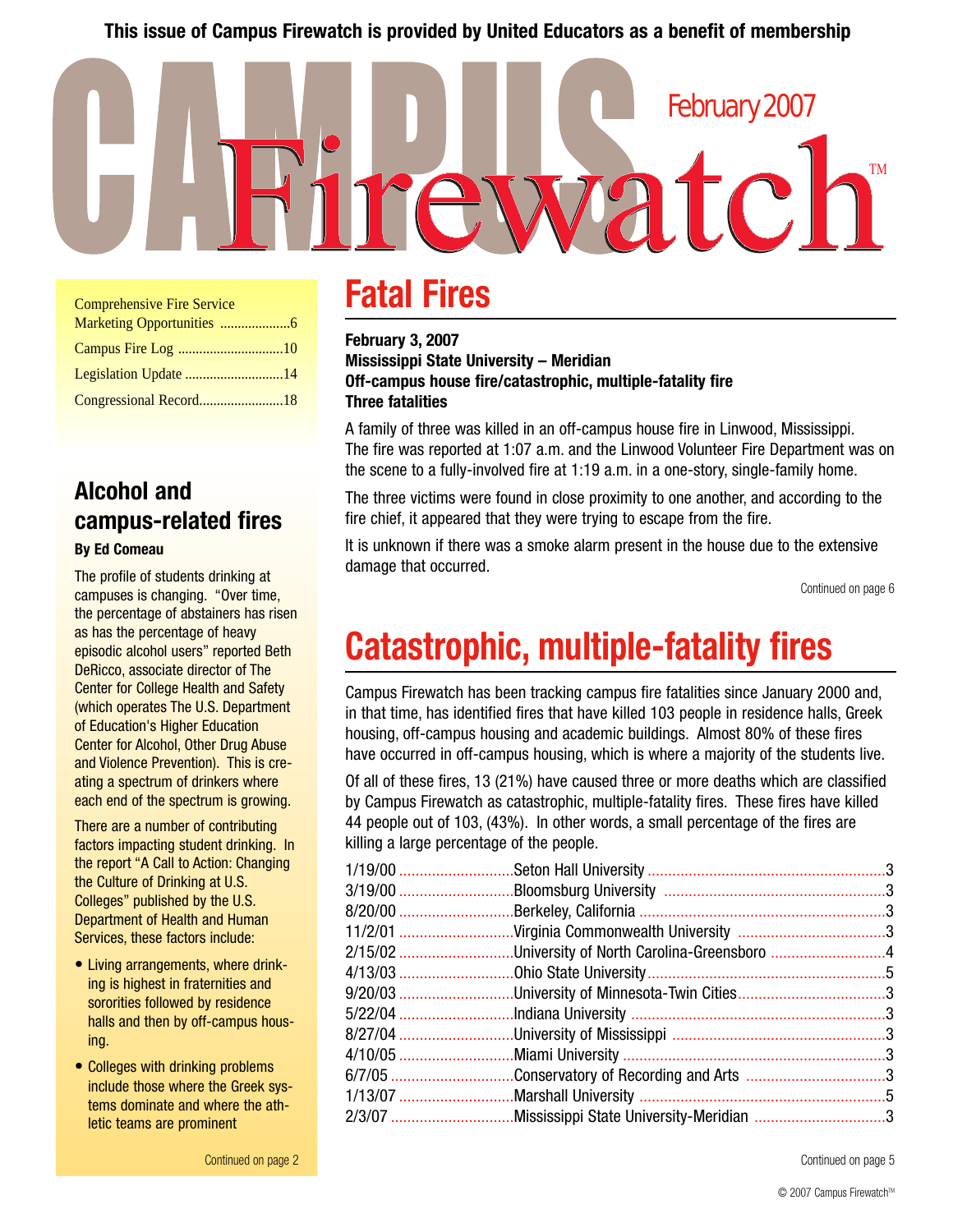Alcohol and Campus-Related Fires Continued from page 1

- First year students
- Males
- Whites

While the report may indicate that the lowest amount of drinking is occurring in offcampus occupancies, this is countered by the fact that almost two-thirds of the students in the country live off-campus, most are older students and therefore have easier access to alcohol and there are far fewer restrictions on behavior in off-campus housing.

Furthermore, almost 80% of the fire fatalities identified by Campus Firewatch have occurred off-campus and one of the contributing factors in a number of them has been impaired judgment from alcohol. This is reinforced by the findings of a study done by USA TODAY where in over half of the 43 fatal fires studied at least one of the students that had died had been drinking. The average blood alcohol count, where available, was 0.12 with a high of 0.304.

Even if the students living off-campus are drinking less than their peers on-campus or in Greek housing, the impact of their actions is clearly more tragic.

A survey by the Core Institute at Southern Illinois University provides a profile of who is drinking and how much.

Average Number of Drinks per Week

| Year in School | Male  | Female |
|----------------|-------|--------|
| Freshman       | 7.39  | 3.86   |
| Sophomore      | 8.24  | 3.67   |
| Junior         | 9.58  | 3.94   |
| Senior         | 10.17 | 4.59   |
|                |       |        |

## **Definitions**

There are some terms and definitions that need to be clarified when it comes to looking at the campus drinking problem.

A heavy episodic alcohol user, or what is referred to as "binge drinking" in some studies, is someone who drinks three or more times in the previous two weeks and drinks to drunkenness with the intent of getting drunk, reports DeRicco. "What is troubling is that a heavy episodic alcohol user can be a functional student," said DeRicco. These students are not realizing their full potential and may be suffering from a number of alcohol-related health issues and developing troubling patterns that will impact their future significantly.

According to the National Institute of Alcoholism and Alcohol Abuse's definition of binge drinking, "The 5/4 definition of binge drinking is where a 'binge' is a pattern of drinking alcohol that brings blood alcohol concentration to 0.08 gram percent or above. For the typical adult this pattern corresponds to consuming 5 or more drinks (male) or 4 or more drinks (female) in about 2 hours."

The term "drunkenness" refers to when someone reaches the legal limit of intoxication and beyond. In many states, for people under 21 it is a blood alcohol count (BAC) under 0.02 and 0.10 for people 21 or older. Since the drinking age in all states is 21, having a BAC of 0.02 indicates that the person has been drinking.

Tolerance has nothing to do with a person's blood alcohol count, according to DeRicco. Two different people can be legally intoxicated, but one might not appear as drunk because he or she is able to tolerate higher levels of alcohol. "Women metabolize alcohol differently than men do," said DeRicco. "That has to do with a higher percentage of body fat. Generally, a woman would get more intoxicated than a man on the same amount of alcohol."

## **How many students are heavy episodic drinkers?**

In a study published in 2002 by the Boston University School of Public Health it was reported that 44 percent of the students randomly surveyed had been involved in "at least one heavy-drinking episode in the year prior to the survey, a percentage that has not changed since 1993." Another study had similar results.

In the report "Healthy People 2010" published by the U.S. Surgeon General and the U.S. Department of Health and Human Services, binge drinking was identified for specific reduction, from 39 percent to 20 percent by the year 2010. "Binge drinking is a national problem, especially among males and young adults," notes the report. "The perception that alcohol use is socially acceptable correlates with the fact that

# CH Firewatch

Campus Firewatch is a publication of writer-tech.com, llc, a technical writing firm specializing in fire safety. All of the material contained in Campus Firewatch is copyrighted and may not be reproduced or distributed without permission.

Campus fire safety is a complex issue. The information in this newsletter is provided to help you in your efforts to provide as fire-safe a community as possible. However, it is no replacement for professional advice. For further assistance, contact your local fire department.

## **Subscribe Today!**

You can subscribe to Campus Firewatch, online, and receive your own copy each month, right to your email address. Simply visit our web site at www.campus-firewatch.com.

## **Reprints**

We welcome reprints of the articles that appear in Campus Firewatch. Please contact us at publisher@campus-firewatch.com for permission to reprint material.

## **Campus Firewatch™**

a publication of writer-tech.com, llc P.O. Box 1046 Belchertown, MA 01007 PH: (413) 323-6002 FX: (413) 460-0092 publisher@campus-firewatch.com www.campus-firewatch.com

## **Design and Layout:**

McCusker Communications, Inc. 103 Fensview Drive Westwood, MA 02090 PH/FX: (781) 762-5030 cmccusker@cmccusker.com www.cmccusker.com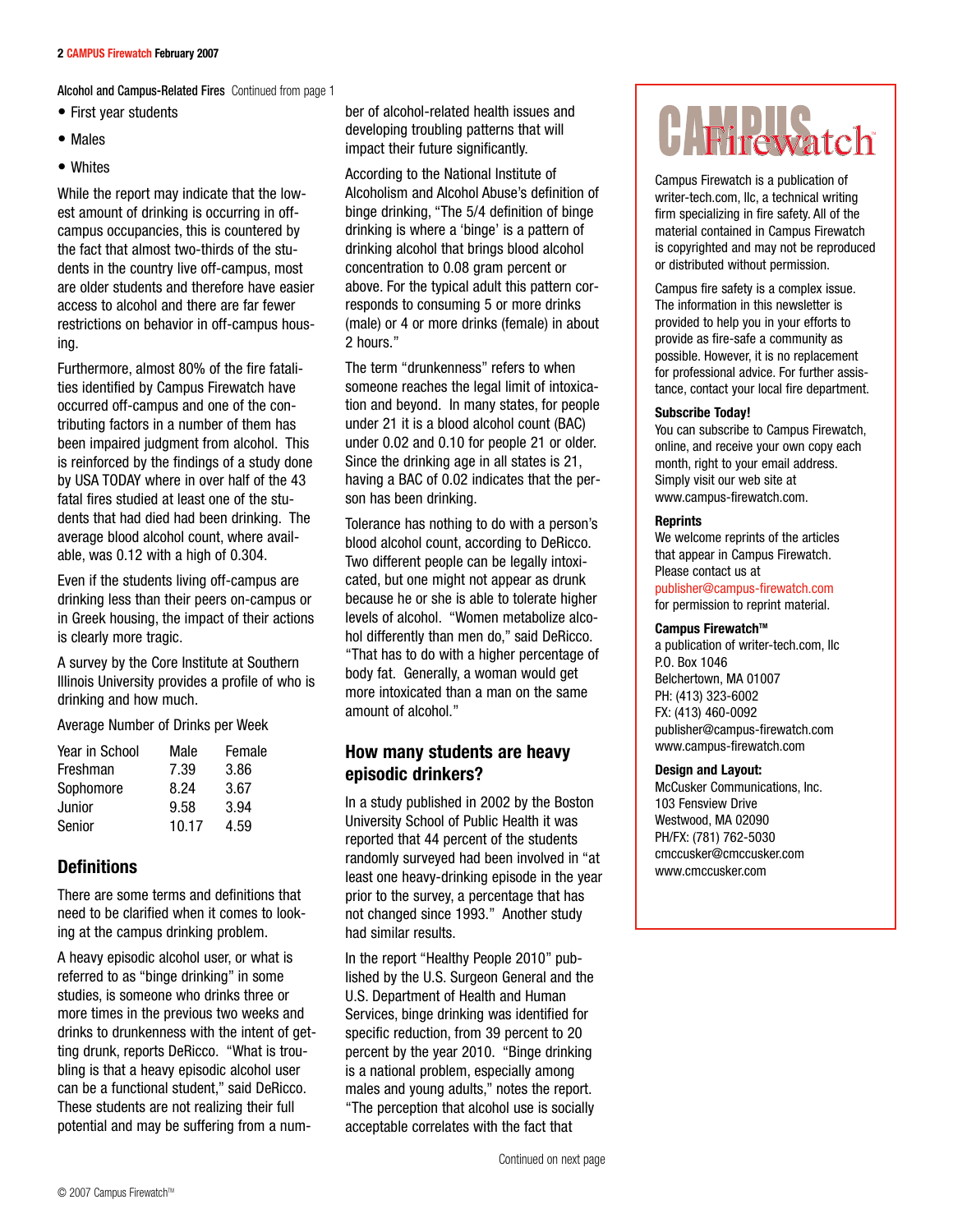## Continued from previous page

more than 80 percent of American youth consume alcohol before their 21st birthday, whereas the lack of social acceptance of other drugs correlates with comparatively lower rates of use."

An interesting fact that emerged in a study from the Harvard School of Public Health College Alcohol Study was that in states where there are fewer adults who are binge drinkers and with strong laws that discourage excessive consumption, the number of binge drinkers on campus is lower.

"What we discovered is that a student who goes to school in a state with fewer adult binge drinkers is less likely to be a binge drinker," said Toben F. Nelson of the Harvard School of Public Health College Alcohol Study in a prepared statement. "These states also tend to have well-developed alcohol control policies." These include, according to Harvard, states that:

- Mandate registering kegs
- Make it illegal to drive with blood alcohol levels of 0.08 percent or higher
- Place restrictions on happy hours, open containers, beer sold in pitchers, and billboards and other types of alcohol advertising.

The NIAAA supports this finding in one of their publications, where they report that, "Prevention strategies that may be especially useful in curbing young adult alcohol use are those that focus on restricting the availability of alcohol. Such measures include raising the cost of alcohol through taxes, limiting where and when alcohol can be consumed, and enforcing policies that help to reduce problems such as drinking and driving."

What is valuable in looking at the alcohol problem on campus is to compare it to society at large. The NIAAA reports that while studies have found heavy alcohol consumption among people in their twenties, whether they go to college or not, some surveys have found a lower percentage of students drinking than non-students. However, when the students do drink, they are drinking in greater quantities than their non-student peers.

On the positive side, students stop these drinking practices more quickly than the non-student and have a lower rate of alcohol dependence.

## **The impact of alcohol on campuses**

According to the latest statistics from NIAAA:

- 1,700 college students die from alcoholrelated unintentional injuries
- Almost 600,000 are injured
- 97,000 were victims of alcohol-related sexual assault or date rape
- 400,000 students reported having unprotected sex
- 100,000 students reported having been too intoxicated to know if they consented to having sex
- 25% reported academic consequences of their drinking, including receiving lower grades overall
- 2.1 million students drove under the influence
- 11% reported damaging property while under the influence
- 31% of students met the criteria for a diagnosis of alcohol abuse

## **Making Change**

In the DHHS report, the difficulty of implementing change was highlighted because of the nature of alcohol in campuses across the country.

"The tradition of drinking has developed into a kind of culture – beliefs and customs – entrenched in every level of college students' environments," states the report. Some of the contributing factors include:

- Establishments close to campus that sell alcohol and depend upon students for their financial success
- Customs on campus that promote drinking such as advertisements at college sports arenas (or even arenas that are named after alcohol distilleries or breweries)
- Alumni that continue the alcohol tradition at sporting and alumni events.
- Environmental and peer influences that actively promotes drinking as a rite of

## passage

Making a change is difficult for varied reasons, but one of the leading ones, according to the DHHS report, is the perception that it is an unsolvable problem. "When schools have made efforts to reduce drinking among their students – and many have made considerable effort – they haven't had significant, campus-wide success. With each failed effort, the image of college drinking as an intractable problem is reinforced, administrators are demoralized, and the likelihood that schools will devote resources to prevention programs decreases."

## **Drinking and fire safety**

There have been some documents and studies published to provide a linkage between alcohol consumption and its role in fire fatalities that are widely cited. Unfortunately, some of the research used in preparing these studies is quite dated, ranging from 1972 to 1998. The result is that, unfortunately, we do not have a current view on the connection between alcohol consumption and fire injury and fatality

Some of the more current data comes from the NFPA which reports that from 1999 to 2002, an estimated 10 percent of the fatalities in fires were impaired by alcohol. However, since there are different reporting requirements regarding the BAC of victims, this data may vary from state to state, making a national comparison difficult.

Anecdotally, however, fire chiefs in college communities agree that alcohol consumption among students is a significant problem that needs to be addressed. In a number of fatal fires looked at by Campus Firewatch, impaired judgment from alcohol consumption has been one of the contributing factors to the deaths.

Campus Firewatch worked closely with USA TODAY in helping the newspaper prepare a major story on the impact of alcohol on campus-related fire deaths. Research conducted by USA TODAY of 43 fires that killed 62 students found that:

- In 59% of the fatal fires, at least one student who died had been drinking
- In 28% of the fires the smoke detector was absent or had been disconnected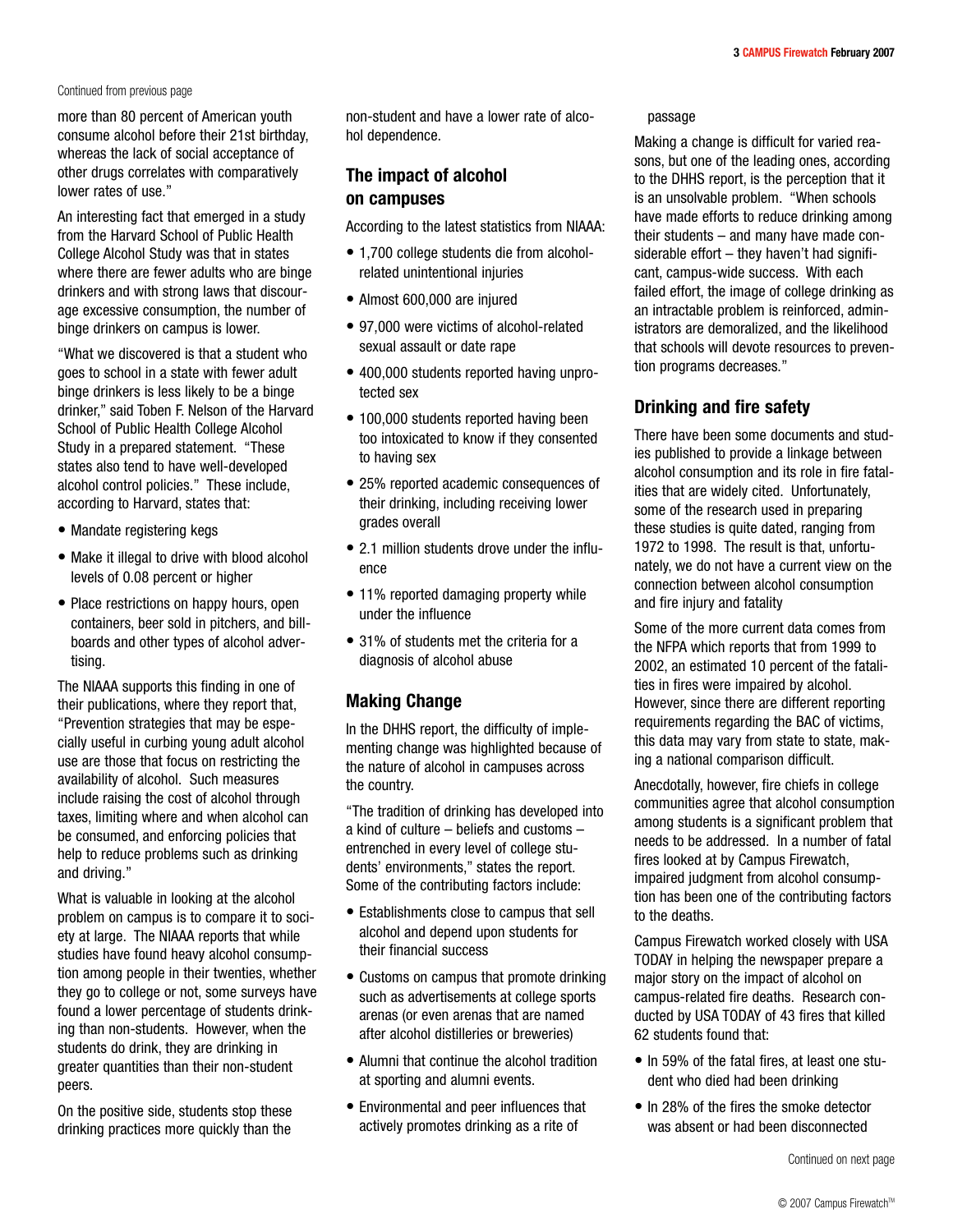## **4 CAMPUS Firewatch February 2007**

Continued from previous page

- 66% of the victims were juniors or seniors
- 65% of the victims were male
- 25% of the fatal fires occurred following a party
- In 21 of the cases where an autopsy indicated the blood alcohol content, the average was 0.12 with a high of 0.304
- Over half, 56%, of the fires occurred on the two weekend days, Saturday or Sunday, with 44% occurring during the rest of the week

## **Alcohol and smoke alarm response**

Some of the most compelling research is being conducted by Dr. Dorothy Bruck and Michelle Ball from Victoria University in Melbourne, Australia.

In a study conducted by Bruck and Ball, students were given controlled amounts of alcohol to drink and then allowed to fall asleep in their own beds. Once they were fully asleep, they were exposed to gradually increasing levels of sound that simulate smoke alarms and their response was measured. Their response while sober was measured to determine a baseline response as well as their response at 0.05 BAC and 0.08 BAC.

It was found that when students have been drinking it takes a much louder alarm sounding (95 dBA) to respond to smoke alarms than when they are sober. The normal smoke alarm is required to sound at 75 decibels (dBA) at the pillow.

What was troubling is the low level of inebriation (0.05 BAC) that caused the response capability to significantly deteriorate. In 36% of the trials the test subject did not respond until the alarm level was at 95 dBA or did not respond at all when they were at 0.05 BAC. This increased to 42% at the 0.08 BAC.

What is notable is that while the response capability decreases as the blood alcohol level increases, it is not as significant as the increase from sobriety to 0.05 BAC. In other words, it does not take much alcohol to

cause a significant decrease in the ability to react to an alarm. According to the study, "The meaning of this is that even at what many would consider to be low to moderate levels, alcohol can seriously affect a sleeping person's ability to respond to their smoke alarm. In fact, many participants reported feeling only slightly 'tipsy' at bedtime in the 0.05 BAC condition."

Alcohol is a significant problem on many campuses, and it has a direct impact upon fire safety as well. According to the study, "Under benign circumstances, unimpaired adults aged 18 to 64 respond well to smoke alarm signals, and are at a comparatively low risk for death. However, alcohol ingestion greatly increases fire fatality risk across all age groups." The report continues, "The increased mortality rate for those who have been drinking is a very important issue for young adults, who are perhaps less experienced drinkers than their older counterparts, and whose lifestyle traditionally provides more opportunities for partying, but who also have more deep sleep."

The report lists a number of ways that alcohol impairment can impact upon a person's response (or non-response) to a fire alarm, including:

- Failure to hear alarm
- Failure to correctly interpret alarm
- Inappropriate response, such as a failure to avoid a dangerous pathway
- Poor motor functioning, e.g., poor balance and coordination
- Recovery rate from burns is significantly worse for alcoholics, meaning that they may suffer death from more minor injuries than non-alcoholics.

## **Smoking and alcohol**

In an effort to determine the linkage between smoking and alcohol abuse, a study was undertaken by Drs. Grucza and Chen. In it, they found that there is a definite connection between alcohol abuse and smoking among adolescents aged 12 to 20. According to their research, "Both academic studies and casual observation support the

view that smokers tend to drink, and drinkers tend to smoke. New research using nationally representative data from the U.S. finds that smokers – particularly adolescent smokers – clearly have a greater vulnerability to alcohol-use disorders (AUDs) than do non-smokers."

They go on to point out three key findings of their research:

- "Popular and clinical lore support the strong connection between smoking and alcohol consumption.
- Adolescent smokers appear to have a greater vulnerability to developing alcoholuse disorders.
- Results indicate that smoking "primes" the brain for subsequent addiction to alcohol and possibly other drugs."

Alcohol has been a part of college life for decades. Its impact upon fire safety has always been informally acknowledged by those that have to deal with it on a daily basis. What is needed is a concerted effort to use the loss of life that is occurring from fires where alcohol impairment is a factor as a mechanism to reduce both troubling problems- drinking and fire deaths.

*Ed Comeau is the publisher of Campus Firewatch, founder and former director of the Center for Campus Fire Safety and former chief fire investigator for the National Fire Protection Association. He can be reached at ecomeau@campusfirewatch.com.*

## **WANTED-AUTHORS!**

Do you have an article that you would like to write for Campus Firewatch? We're always looking for articles on what is happening at campuses and in communities across the country. *Contact us at* 

*ecomeau@campus-firewatch.com and let's talk!*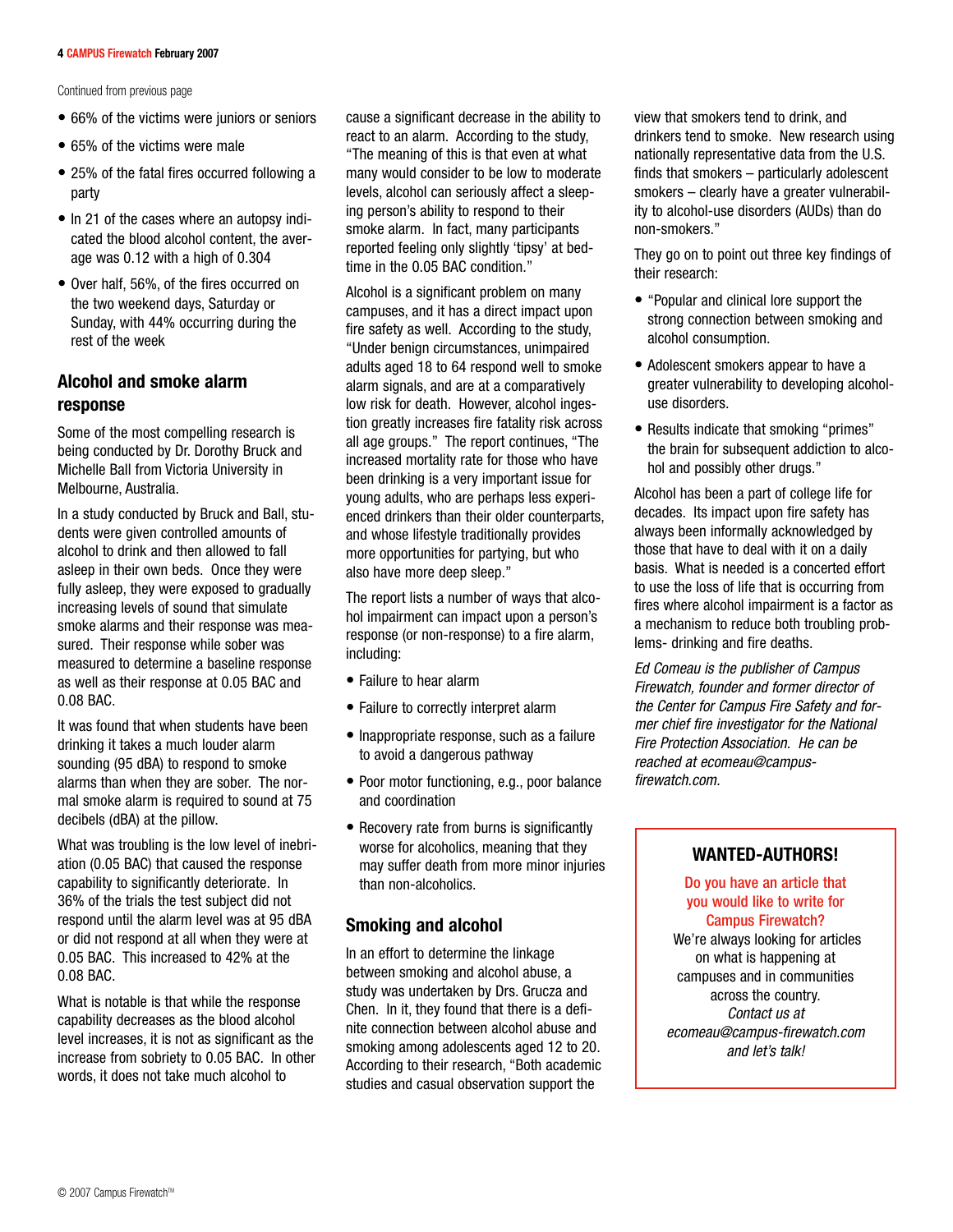## **Catastrophic, Multiple-Fatality Fires** Continued from page 1

While conducting this research, it started to emerge that the problem extended beyond the campus environment, and this became even more apparent since January 1, 2007. In the first seven weeks of the year, 88 people have been killed in catastrophic, multiple fatality fires, with almost 60% of them being children. Action was needed to bring this to people's attention, and organizations such as Firehouse.com, Fire Chief Magazine, the International Association of Fire Chiefs, and ABC News, alerted to the growing problem by Campus Firewatch, began campaigns to inform the public about the problem and steps that they can take.

Radio@firehouse.com (www.radiofirehouse.com) immediately agreed to host a Podcast of experts from across the nation to provide information to the fire service. The panel was made up of Heather Caldwell (Kidde), Judy Comoletti (NFPA), Ben May (Walt Disney World), Ozzie Mirkhah (Las Vegas Fire and Rescue), Peg Paul (Home Fire Sprinkler Coalition), and Alan Shuman (Georgia State Fire Marshal and the National Association of State Fire Marshals). All of these people came together within just days of the Podcast being pulled together and did an outstanding job on such short notice.

Fire Chief Magazine (www.firechief.com) publisher Janet Wilmoth put out several electronic editorials, helping to raise the national awareness. In addition, the International Association of Fire Chiefs (www.iafc.org) issued a nationwide request for fire chiefs to communicate with their local communities through the media. ABC World News Tonight ran a major story about the rising trend of fires on February 17.

Combating this problem will take a concerted effort at the "grass roots" level.

However, until the American public is aware that there is a problem, action won't be taken at the degree needed to stop these tragedies from happening. Mothers Against Drunk Driving (www.madd.org) raised the national awareness and made drunk driving unacceptable among the American public and dramatically changed the perspective. This could serve as a model for fire safety by making people aware that they are capable of making the change needed through their own actions.

Fire prevention is a key to the solution. We need to educate the public not only about fire safety (egress, smoke alarms, cooking, candles, smoking, sprinklers, etc), but it needs to be done it in a new and different way.

For a number of years, fire prevention has focused primarily on two high-risk groups, the very young and the elderly. However, that leaves a large demographic in the middle, close to twothirds, that does not routinely receive fire safety information on a regular basis. This is the demographic that are the decision makers. This is the demographic that purchases homes, decides whether or not it will have a working smoke alarm or a residential sprinkler system in it. This is the demographic that needs to be informed about how they have a personal responsibility for fire safety.

In addition, a number of the recent catastrophic, multiple-fatality fires appear to be occurring where socioeconomic factors may be involved. We need to look at how fire safety information is being provided to this group of people and see if there are different and better ways to make them capable of protecting themselves from fires.

By having a better-informed public, they are in a position to not only protect themselves and their families, but to demand a higher level of protection where they live and work every day.

These tragic fires are significant opportunities, the ultimate "teachable moments" to get the messages across. However, we need to reach out to a much wider demographic and in creative and different ways.

Much of this is being done on campuses across the country right now. Schools are being creative in their education programs in an effort to reach students. Through campaigns such as national Campus Fire Safety Month, increased awareness is given to the issues of campus fire safety in an effort to change the mindset of the students. By doing so, when they graduate and they will be the ones who will be making the change needed.

There are approximately 17,000,000 students enrolled in schools right now, and this is an unparalleled opportunity to reach a huge demographic with fire safety information.

Fire deaths have leveled off in the past number of years and there have not been the same significant reductions that were seen after the introduction of smoke alarms in the 1980s and 1990s. By educating students, it will be possible to reduce the tremendous loss of life, not only now but in the future. The opportunity to impact the future fire problem can start now with making the public aware of the fire problem following tragedies such as we have seen in just the first few weeks of 2007.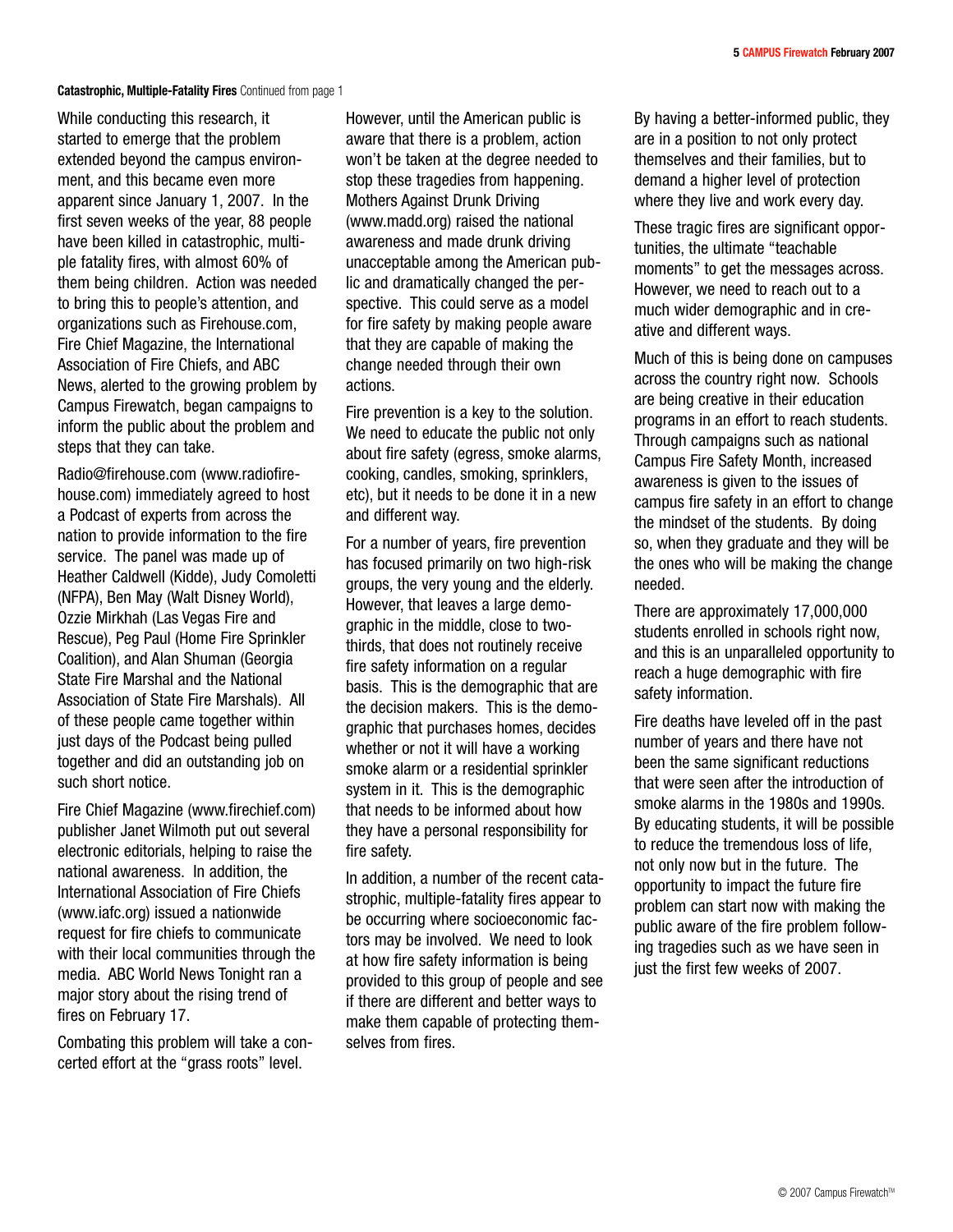**Fatal Fires** Continued from page 1

The exact cause of the fire is unknown, but it is believed to be accidental.

Leticia Shipley, 38, was a senior studying psychology at Mississippi State University - Meridian. Her husband, Casey Shipley, 30, and their daughter, Kali, 3, also died in the fire.

These three deaths bring the total number of campus-related fire fatalities to 102 since January 2000. This fire is also classified by Campus Firewatch as a catastrophic, multiple-fatality fire. Since January 2000, 12% of the fatal fires have killed 43% of the victims. In other words, a small number of fires are killing a large percentage of the victims.

## **February 12, 2007 Halifax Community College Off-campus apartment fire One fatality**

A fire in an off-campus apartment claimed the life of Keith Titus Anyonyi, a second-year foreign exchange student from Kenya who was attending Halifax Community College in Weldon, North Carolina. According to Roanoke Rapids Fire Chief Ken Carawan, the fire started in the area around a bed and that it is believed to be related to smoking materials. The apartment's hardwired smoke alarm had been removed from the ceiling and was found on top of the refrigerator. The occupant had been warned a number of times in the past to stop removing the smoke alarm, which was located approximately three feet from the kitchen.

Anyonyi is the 103rd campus-related fire fatality since January 2000.

# **Comprehensive Fire Service Marketing Opportunities**

## *By Ben May*

Comprehensive fire and safety prevention-largely in the form of educationpresents the largest opportunity for any department to increase its awareness in the community while achieving its primary goal of keeping its citizens safe from harm. It would not be too much to say that the effectiveness of fire and safety education is to a great degree dependent on the effectiveness of its marketing. It would also be true to say that fire prevention and education affords the largest opportunity to affect the most people with our visibility, messages and image.

## **The opportunity**

The issue of prevention is probably the single most important emerging opportunity for any department to gain visibility among the citizens, institutions and businesses it protects. The great opportunity prevention provides is that the department can actually achieve one of the primary functions of its missionstopping fires and accidents before they occur-through the marketing mechanism, and to the most people.

Think of it this way - how many people really use our service at any one time compared to those that don't? When our citizens do need us, they are usually not in a position to receive a safety message because, by the time they call us, it is already too late. There is also the fact that they may be in a life-or-death situation. At the very least, they are in a state of extreme stress, which is not really a conducive atmosphere for learning a safety message.

The best time to be proactive in reaching the most people is when we can deliver our messages to large amounts of people or to individual business owners in a setting where they are receptive to receiving our message and they can see us as the keeper of the "safety toolbox." Each is dependent on the other and this is the crux of effective marketing and sales. On one hand, the reason this opportunity has emerged deals with the changing nature of our communities, the proliferation of information and the communication mechanisms, which make it more readily available. On the other hand, marketing has been associated with prevention and safety education since these programs began. This kind of marketing is called "social marketing" because it is aimed at changing behavior.

## **Our history is based on suppression**

The history of the development of the U.S. fire service has followed a suppression orientation since its foundation in the 1700s. Typically, the individual who wants to become a firefighter is a mission-driven, action-oriented person who sees him or herself as contributing to the common good of the community. The majority of training and preparation for first responders is directed toward the goal of taking action in emergency situations, whether it is a fire, injury or accident. These incidents can range from small car accidents to major conflagrations or disasters such as the terrorist attacks on 9/11 or the flooding in New Orleans. As first responders, it is important to view ourselves as the source with the responsibility for all forms of fire and life safety protection. This means prevention and education first. While we are trained to respond to action when necessary, it is our mission to lead the community in preventing the incident before it happens, if possible. Enter the marketing mechanism.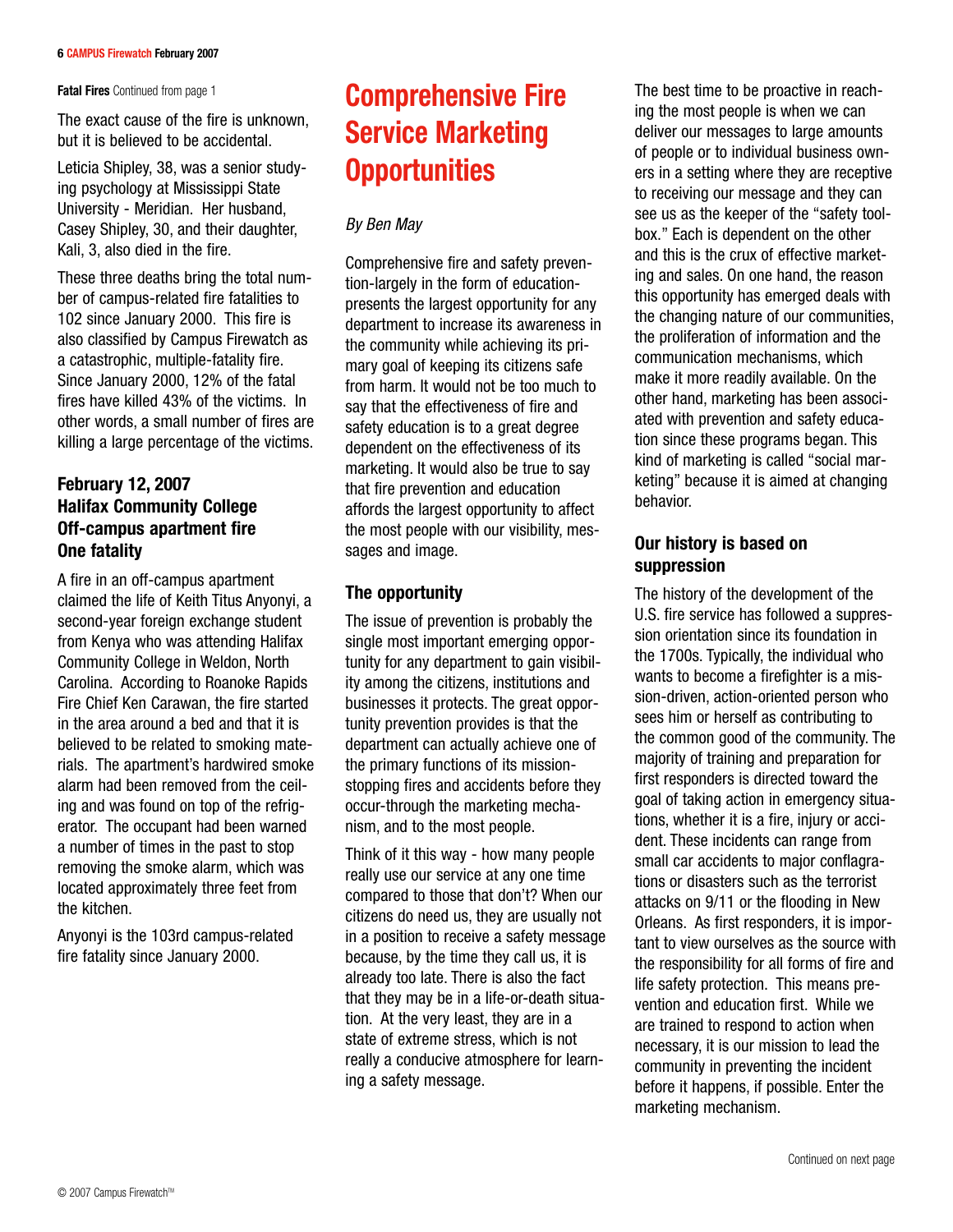## **What is comprehensive prevention?**

As first responders offering a wide range of safety services, the fire department has the responsibility for over seventeen different services including fire, EMS, HAZMAT and homeland security, among many others. Approximately, only 20% of actual responses that fire departments across the country make involve fire fighting.

II came across the term "comprehensive prevention" in the recent edition of Managing Fire and Rescue Services edited by Denny Compton and John Granito. The term is full of marketing opportunities. Most marketers want to "own" the market for all of their products and services. The more we use the term comprehensive prevention, the more our customers will get the picture that we do offer a wide range of services and they do not all involve fire or responding to critical incidents. So in this way, comprehensive means the entire array of safety services.

According to Jim Crawford, Fire Marshal of Portland, Oregon, and the author of the chapter on Comprehensive Prevention Programs in Managing Fire and Rescue Services, comprehensive prevention involves the following key elements: engineering, enforcement, education and investigation.

Engineering involves built-in mitigation measures and fixed fire protection before building construction begins. The fire marshal's office has the responsibility of ongoing plans review for current code maintenance. Enforcement means the establishment of local regulations which mandate how a building will be constructed to mitigate fire and life loss. However, engineering and enforcement can only go so far in ensuring the protection of lives and property.

Most fatal fires, approximately 80 percent, still occur in residences, which

include one- and two-family homes and apartment buildings. We know that automatic residential fire sprinklers will mitigate the fire problem. However, the political process of gaining the kind of legislation for this protection is slow in coming and, even when passed, will first apply to new construction. There will be little or no effect on low-income groups with old construction. As the demographics of our country continue to change, the need for fire and life safety education will increase dramatically. Both in-home mitigation and behavior change are marketing problems that can be addressed through a marketing plan.

Finally, investigation is the fourth element of comprehensive prevention. The creation of almost all fire codes are the result of lessons learned from a series of disaster, including the Iroquois Theatre fire in Chicago in 1903; the Triangle Shirtwaist fire in New York in 1911; the MGM Las Vegas fire in 1980; the 9/11 World Trade Center terrorist attack and The Station nightclub fire in West Warwick, Rhode Island in 2003, among many others.

## **The marketing challenge**

A number of significant challenges now face the fire service. Our communities continue to see us in a positive light. However, when it comes to changing behavior for our citizens, whether in the form of educating the public or enforcing mandates, the most effective marketing tools are of critical use to each fire department.

The lack of financial and human resources present major obstacles to fulfillment of the prevention and marketing mission. The changing nature of our society in composition, income, size and cultural biases coupled with the lack of local departmental resources present a significant challenge to the fire service. Add to this the increasing threat of hazardous technologies and preparations

for the protection of the homeland.

Some of the more significant forces pulling at our ability to achieve our prevention goals are: the cultural bias of the United States that technology is the only answer to our problems; our attitudes toward fire; and the fire service's bias toward suppression as reflected in its training and resources. In a typical department, less than 2% of the budget is devoted to fire and safety education, and that division is usually staffed with the fewest number of professionals and paid the lowest salary. These unsung heroes are ingenious in their ability to do their jobs effectively with the meager resources they usually possess.

Luckily, programs such as Learn Not to Burn® and Risk Watch® from NFPA have extended the ability of the fire educator to deliver the message in our elementary schools. However, the "silver bullet" of technology will not impact the fire problem in low-income housing one iota, nor will education for immigrant groups that do not have English as a first language.

Phil Schaenman of TriData produced a number of seminal works comparing Asian and European fire prevention education programs to those in the United States. The most significant differences deal with the way these other cultures view safety education and personal responsibility as a priority. For example, when an accidental fire occurs in a home in Japan, the citizen is ostracized because the neighbors were exposed to such a serious threat. In the US we bring blankets. This is not a judgment on either approach. It just gives us a wider range of understanding for educational and mandated options.

Fire officers in Japan and France, for example, are all assigned to prevention duties first and for long periods. They are taught that their primary function is that of an engineer who suppresses fire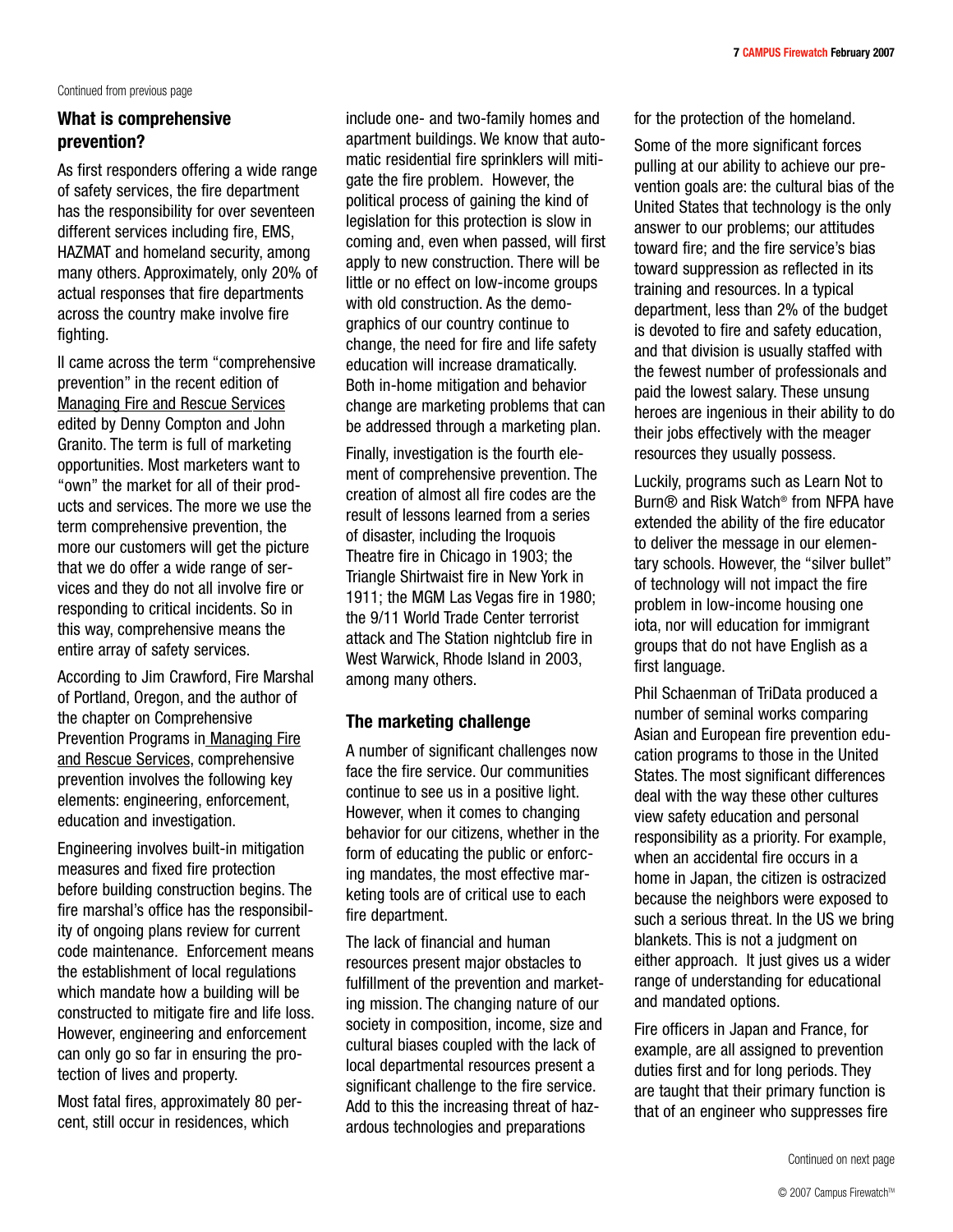### **8 CAMPUS Firewatch February 2007**

## Continued from previous page

as a last option. This is simply a matter of emphasis. It is subtle, but it affects the way a firefighter views him or herself on the job, and how the community views safety and their firefighters. In fact, the Institution of Fire Engineers, a United Kingdom-based society of fire fighters, uses the term engineers to apply to all professionals who deal with fire prevention and suppression.

So, how we see ourselves is one of the key issues with which we must deal when we grapple with prevention and education. It is the excitement factor. We must look beyond suppression as a necessary function of last resort and see ourselves in a multi-dimensional manner, delivering a wide array of services and knowledge to help our citizens protect themselves with us as the activator and guide. This means we must understand how to instill the proactive, mission-centered mentality to prevention and education so that we are serving the need of our citizen customers for safety. Thanks to the proliferation of information, the increased interest in personal and national safety among the aging baby boomers and all of society since 9/11, we have a real opportunity to fulfill our mission while increasing or marketing support.

Here is a challenge: read your department's mission statement. I will bet you in 95% of the cases; the words prevention and education are in the first or second sentence. It is time to give them the priority they deserve as stated in the departmental mission. Their effective marketing can result in a quantum leap for our awareness and image in our communities, while fulfilling our primary mission.

## *This article first appeared in Firehouse magazine and Firehouse.Com*

*Ben May, a Firehouse.Com and* Firehouse Magazine *contributing editor, has been developing the discipline of fire and emergency services marketing management for the past 15 years. He has been a firefighter and fire commissioner. He is now responsible for business development for Epcot at Walt Disney World Resort and he initiated an alliance with Liberty Mutual Insurance Company and USFA to develop the largest interactive fire education experience in the world at Epcot, "Where's the Fire?" which receive approximately 4 million guests from around the world annually.*

| <b>H</b> Firewatch                                                                                                                                                                                                                                                                                  | <b>You can subscribe ONLINE at</b><br>www.campus-firewatch.com, or<br>Fill out the following form and<br>send it with your check. |  |  |  |  |
|-----------------------------------------------------------------------------------------------------------------------------------------------------------------------------------------------------------------------------------------------------------------------------------------------------|-----------------------------------------------------------------------------------------------------------------------------------|--|--|--|--|
| Name: Name and the contract of the contract of the contract of the contract of the contract of the contract of the contract of the contract of the contract of the contract of the contract of the contract of the contract of                                                                      |                                                                                                                                   |  |  |  |  |
|                                                                                                                                                                                                                                                                                                     |                                                                                                                                   |  |  |  |  |
|                                                                                                                                                                                                                                                                                                     | _State: ________Zip:                                                                                                              |  |  |  |  |
|                                                                                                                                                                                                                                                                                                     |                                                                                                                                   |  |  |  |  |
| Email address:<br>(Note: this is the address where each issue of Campus Firewatch will be sent)                                                                                                                                                                                                     |                                                                                                                                   |  |  |  |  |
| Please enclose a check for \$169.00, payable to: writer-tech.com, Ilc. Mail this form, with your check to:<br>Campus Firewatch, c/o writer-tech.com, IIc, P.O. Box 1046, Belchertown, MA 01007. Contact us at any time if you<br>have any questions support@campus-firewatch.com, or 1-413-323-6002 |                                                                                                                                   |  |  |  |  |
| www.campus-firewatch.com                                                                                                                                                                                                                                                                            |                                                                                                                                   |  |  |  |  |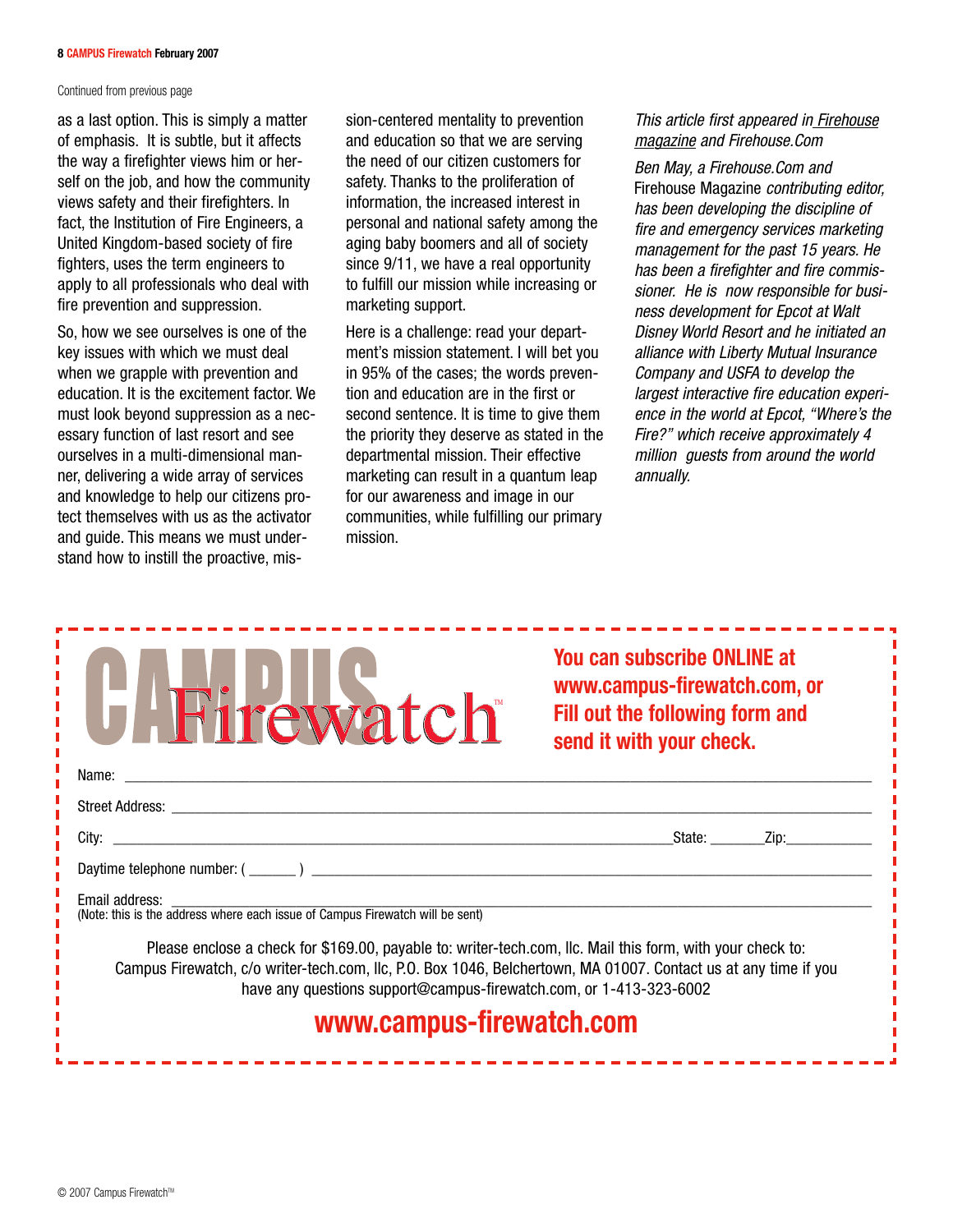

## Flames respond automatically to the quick-recharge air/water SmartExtinguishers™ using an innovative sensing control system

- Train anywhere with this clean and portable system
- Patented sensor technology scores trainees based on their ability to aim and sweep at the base of the fire
- Used by hundreds of leading universities, medical centers, companies and government agencies nationwide
- Provides safe, efficient training to your faculty, staff and students for a fraction of the cost



1-888-4BULLEX www.bullexsafety.com **ORUNEX** 

 $\bullet$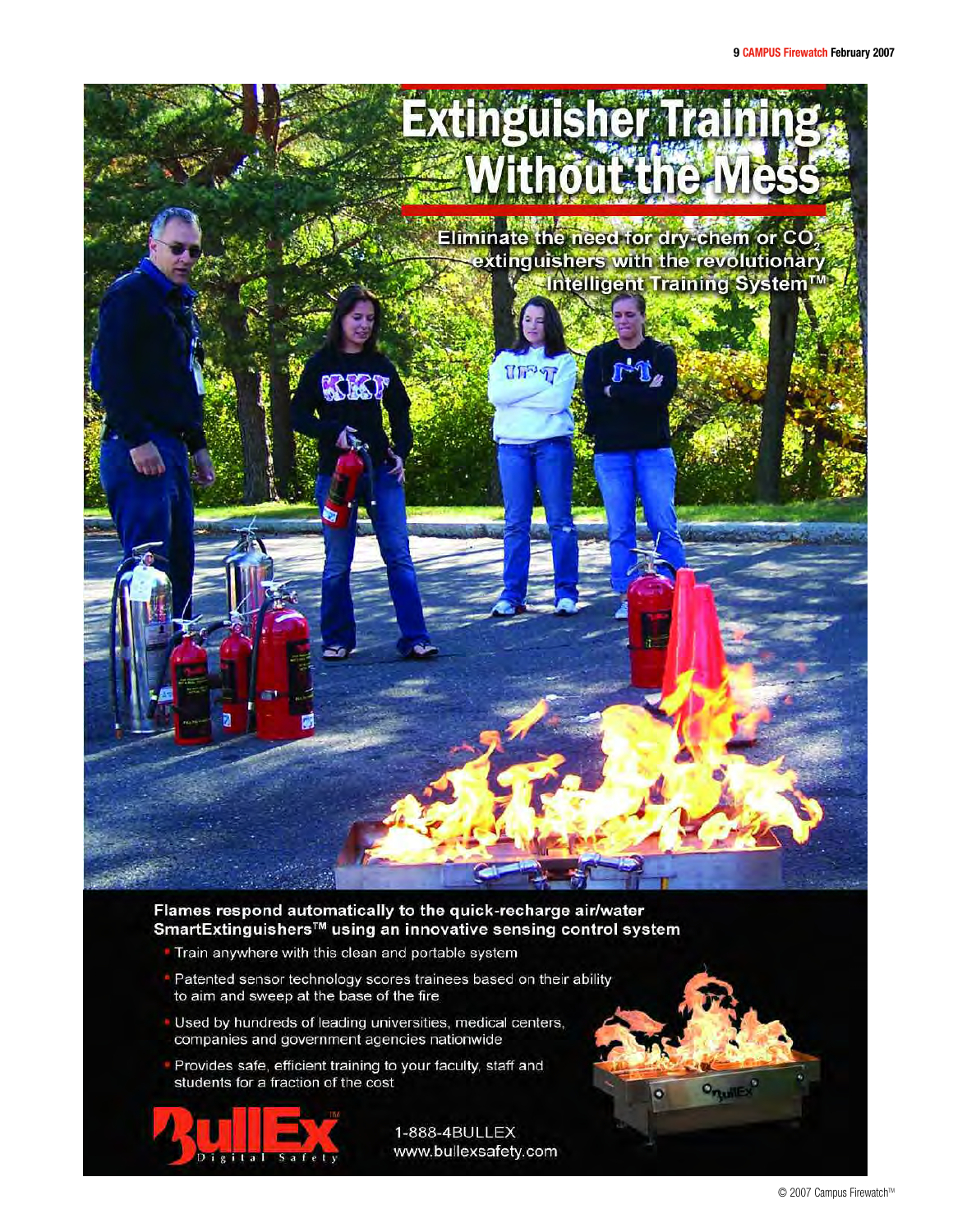# Fire Log

**The following are brief summaries of incidents that have occurred in college occupancies. Unless noted otherwise, they have been taken from press accounts and have not been verified for accuracy. Several of these incidents will be profiled in future issues of Campus Firewatch.**

*If you have an incident that you would like to contribute for this column, please contact us at publisher@campus-firewatch.com.*

**January 1, 2007 Fraternity Fire Tulane University New Orleans, Louisiana**

A fire damaged the unoccupied Kappa Alpha fraternity. All of the members were away for winter break at the time of the fire which started at approximately 9:00 p.m. Five students have been displaced by the fire.

## **January 4, 2007 Residence Hall Fire Texas State Technical College Waco, Texas**

A fire in a duplex on campus may have been started by a heater. The fire displaced two families.

## **January 4, 2007 Residence Hall Fire Florida Gulf Coast University Fort Myers, Florida**

A student was attempting t clean an oven and filled the apartment with smoke. He set the oven to the self-clean mode without removing the larger clumps of food.

**January 6, 2007 Fraternity Fire Tulane University New Orleans, Louisiana**

The second fire in a week in a fraternity fire at Tulane University caused extensive damage to the building. The fire displaced 10 students from the Zeta Beta Tau fraternity.

## **January 8, 2007 Residence Hall Fire University of Missouri-Rolla**

## **Rolla, Missouri**

A fire in a cafeteria in a residence hall forced the evacuation of approximately 150 students. It was reported that the fire in the cold air return vent caused minimal damage.

## **January 8, 2007 Off-Campus Apartment Fire (two fires) California Polytechnic State University San Luis Obispo, California**

A fire on January 8 was caused by a smoldering mattress and caused approximately \$20,000 in damage. Workers were repairing the damage from this fire when a second fire broke out on January 9 which was caused by a portable light being left too close to combustibles, causing \$50,000 in damage.

## **January 7, 2007 Off-Campus, Attempted Arson Miami University Oxford, Ohio**

A student was charged with aggravated arson, assault, aggravated menacing and underage intoxication. He attempted to light a glass bottle containing gasoline beneath a balcony that was holding a group of people.

## **January 11, 2007 Off-Campus Apartment Fire Redlands Community College El Reno, Oklahoma**

Several students lost all of their possessions in an off-campus apartment fire. The fire caused approximately \$250,000 in damage.

## **January 13, 2007 Fatal off-Campus Apartment Fire Marshall University Huntington, West Virginia**

A fire in an off-campus apartment building claimed the lives of a total of nine people.

The Emmons Junior building was a fivestory, unsprinklered building. It is unknown at this time whether there were smoke alarms or a fire alarm system in the building.

The fire reportedly started in a second floor apartment and quickly filled the building with smoke at all levels. According to media reports, seven of the victims were found on the fifth (top) floor.

Three of the people killed in the fire were Marshall University students. Two other people killed were siblings of one of the students who were visiting at the time of the fire.

As of this time, the cause of the fire has not been determined. The Bureau of Alcohol, Tobacco and Firearms (ATF) assisted in the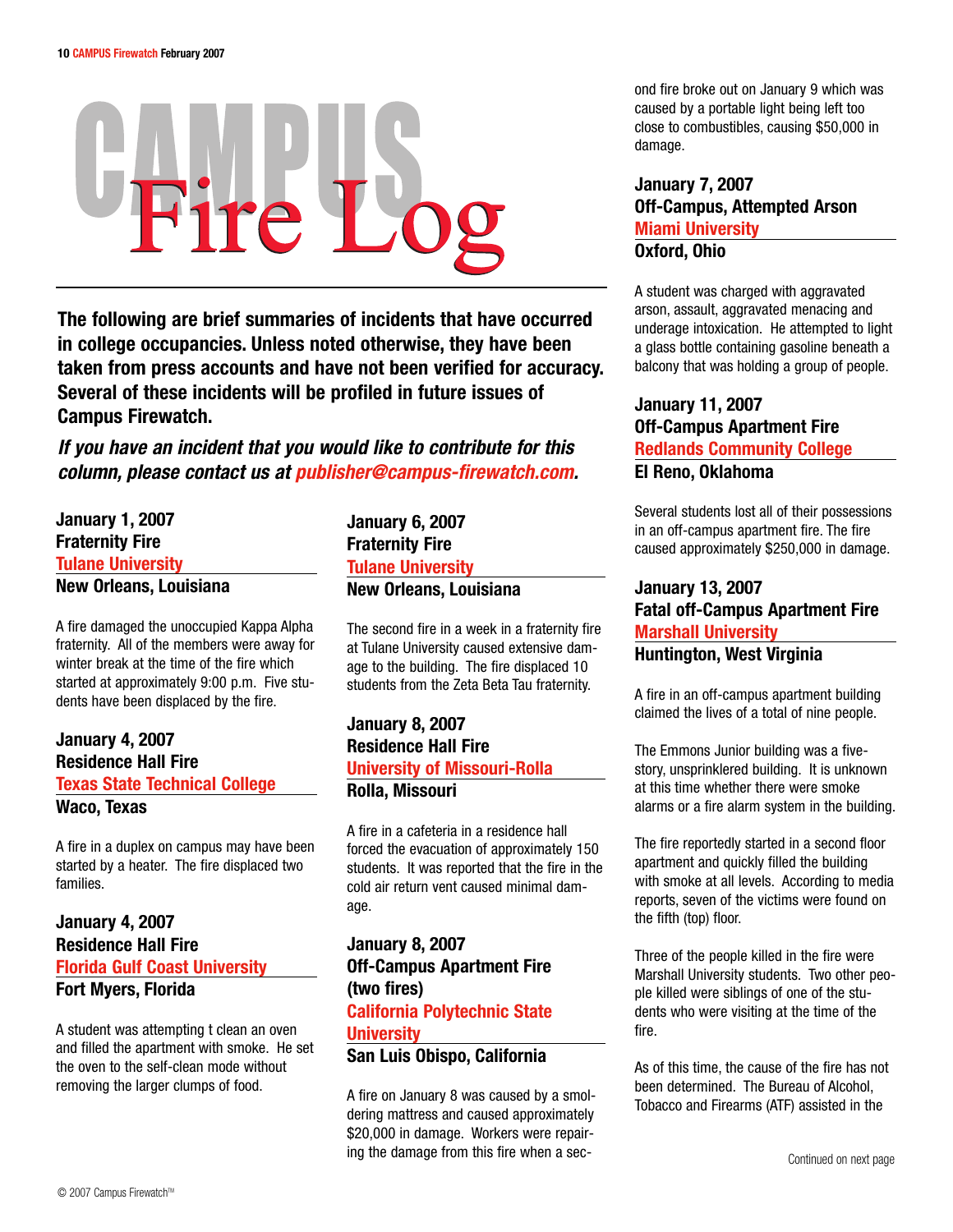Continued from previous page **January 16, 2007**

## investigation.

Detailed coverage of the incident is available through one of the local television stations at www.wsaz.com.

The five campus-related victims include:

Ben Lucas, 19, student Angel Lucas, 17, sibling Quintin Lucas, 14, sibling Joseph Szilvasi, age unknown, student Joseph Briar Harmon, 40, student

## **January 12, 2007 Fraternity Suspended, Building Condemned West Virginia University**

**Morgantown, West Virginia**

The Beta Theta Pi fraternity was shut down following a party where local officials determined that the building was overcrowded and the building's fire alarm system was inadequate.

## **January 15, 2007 Academic Building Fire Austin College Sherman, Texas**

A fire in a building housing the music and arts program started in an electrical room. The cause was reported to be an electrical overload and was related to a power outage the night before. Damage is estimated at approximately \$1 million.

## **January 16, 2007 Off-Campus House Fire Marquette School of Dentistry Milwaukee, WI**

A student was forced to jump from the second floor of his house during a fire. The student was awakened by a cell phone call and when he opened the door to his room he was confronted by smoke. He reported that there were no smoke alarms on the second floor. He was not injured by the jump and the building was reported to be fully involved when the fire department arrived.

## **Residence Hall Fire, Sprinkler Save Northern Arizona University Flagstaff, Arizona**

A fire in a residence hall room was controlled by the activation of a sprinkler head. The building's fire alarm system was activated at the same time. The building is used primarily by members of fraternities and sororities, and the Delta Delta Delta sorority occupied the wing where the fire occurred.

## **January 17, 2007 Residence Hall Fire, Fire Extinguisher Save Utica College Utica, NY**

A fire that was caused by a candle sent one student to the hospital for smoke inhalation. The unattended candle set a television on fire and was detected by a smoke detector. A security officer extinguished the fire with a portable fire extinguisher.

## **January 18, 2007 Building Under Demolition Cornell University Ithaca, New York**

A fire broke out in the attic of a building undergoing demolition. The fire was quickly extinguished by the fire department.

## **January 18, 2007 Off-Campus Apartment Fire West Virginia University Morgantown, West Virginia**

Six students were displaced by a fire in a 3- 1/2 story, off-campus house. Occupants in the building alerted other occupants by yelling to them to get out. The fire was reported to cause \$30,000 in damage.

## **January 19, 2007 Fraternity Fire Hillsdale College Hillsdale, Michigan**

A fire broke out during initiation ceremonies at the Sigma Chi fraternity. The fire was caused by candles igniting sheets hanging from the rafters.

## **January 16, 2007 Residence hall fire University of Northern Iowa Cedar Falls, IA**

A student set fire to some string which he then threw into his wastebasket, causing a small fire.

## **January 27, 2007 Off-campus fire Northwest Missouri State University Maryville, MO**

A fire in an off-campus house where a student lived killed two of its occupants, who were not students. One student was forced to jump from a second-story window to escape the fire. He suffered serious injuries and burns from the fire. Eight students were displaced by the fire.

NOTE: These deaths are not being classified as campus-related fatalities.

**January 27, 2007 Off-campus fire University of Iowa Iowa City, IA**

An exterior fire spread quickly into the walls and attic of a house occupied by five University of Iowa students.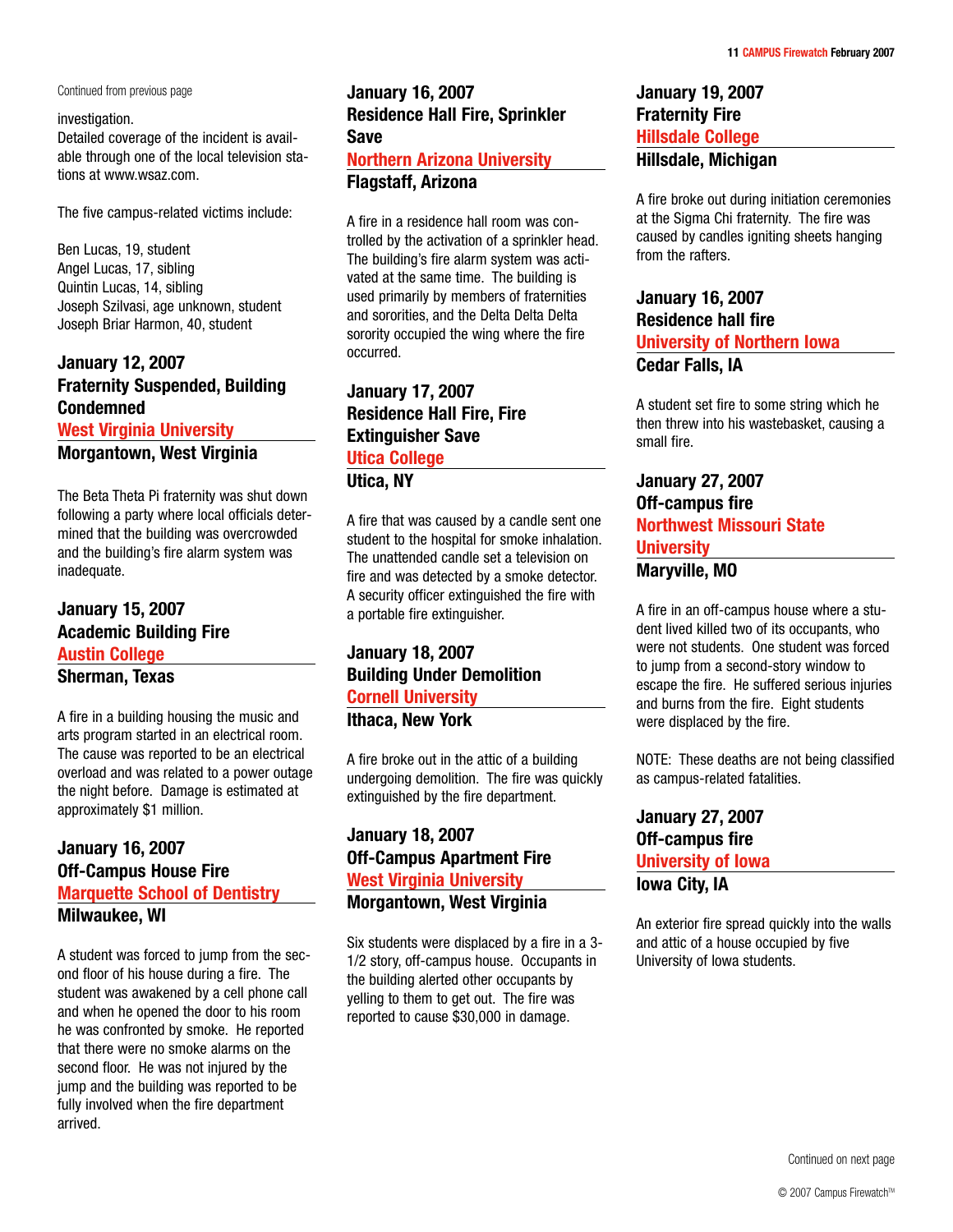Continued from previous page

## **January 27, 2007 Academic building fire University of California at Davis Davis, California**

A malfunctioning fan ignited a box of office supplies in an office. There were only 12 employees in the building since it was the weekend, and the fire was detected when one of them smelled smoke and investigated.

## **January 29, 2007 Off-campus fire Various area colleges Bridgeport, CT**

A house occupied by a number of foreign students attending area colleges caught fire. The cause of the fire appears to be accidental and caused minor damage, according to media reports.

## **January 31, 2007 Residence hall fire-sprinkler save Chester College of New England Chester, NH**

A fire displaced 32 students in a residence hall. The fire started in a storage area and was caused by a worker using a heat gun to thaw frozen pipes.

## **January 31, 2007 Residence hall fire California University of Pennsylvania California, PA**

Smoke forced the evacuation of a residence hall shortly after 11:30 a.m. A heat pump malfunctioned and filled several floors with smoke.

## **February 3, 2007 Off-campus fatal house fire Mississippi State University – Meridian**

**Meridian, MS**

A senior psychology student, her husband and their three-year-old daughter were

killed in an off-campus house fire in Linwood, Mississippi. All three bodies were found in the same bedroom, and it appeared that they were trying to escape. It is believed that space heaters may have been the cause of the fire. The fire was detected by a neighbor

Leticia Shipley, 38, her husband Casey, 30, and their daughter, Kali, 3 died in this fire.

**February 4, 2007 Residence hall fire, sprinkler save University of Connecticut Storrs, Connecticut**

A candle in a residence hall was the cause of a fire that was controlled by the activation of the building's automatic fire sprinkler system. According to Chief Williams, the student left a candle unattended which ignited combustibles on the wall and spread to her laptop computer.

The fire department received a supervisory alarm and dispatched an engine and ladder. Upon arrival they observed the fire through a window. They attempted to make entry through the door, which was secured, and entered through the window just as the sprinkler activated, controlling the fire.

UConn's policy does not allow candles in the residence halls.

## **February 3, 2007 Fraternity Fire, Chi Phi University of Virginia Charlottesville, VA**

As part of a ritual for new pledges, a pile of debris was set on fire outside of a fraternity. According to media reports, the fire department stated that the burned debris included computer, tables and other plastic items.

## **February 3, 2007 Off-campus apartment fire University of Virginia Charlottesville, VA**

A fire in a kitchen in an off-campus apartment caused approximately \$1,000 in damage.

## **February 3, 2007 Off-campus house fire University of Minnesota Twin Cities**

## **Minneapolis, MN**

A fire in an off-campus house displaced 20 students shortly after midnight. Initial reports is that the cause of the fire is electrical, but the fire department official report has not been issued as of press time. The occupants attempted to extinguish the fire using a fire extinguisher but were unsuccessful.

## **February 7, 2007 Residence hall fire C.W. Post University Brookville, NY**

A fire that was started by an electrical short circuit damaged a residence hall room. The fire occurred at approximately 12:37 p.m. and was extinguished by the fire department. There was significant damage to the room and smoke and water damage to the two-story building, according to the Nassau County Fire Marshal's Office.

## **February 7, 2007 Residence Hall Fire Dartmouth College Hanover, NH**

A fire that originate din the area of a baseboard radiator broke out at approximately 8:00 p.m. The occupant of the room noticed smoke coming from the radiator and left to get his undergraduate advisory. By the time they returned, the smoke had spread to the hallway and activated the building fire alarm system.

## **February 8, 2007 Off-campus house fire University of Wisconsin-Oshkosh Oshkosh, Wisconsin**

An off-campus house fire has displaced three students from the University of Wisconsin-Oshkosh. The fire was caused when one of the occupants carelessly disposed of a cigarette that landed on a couch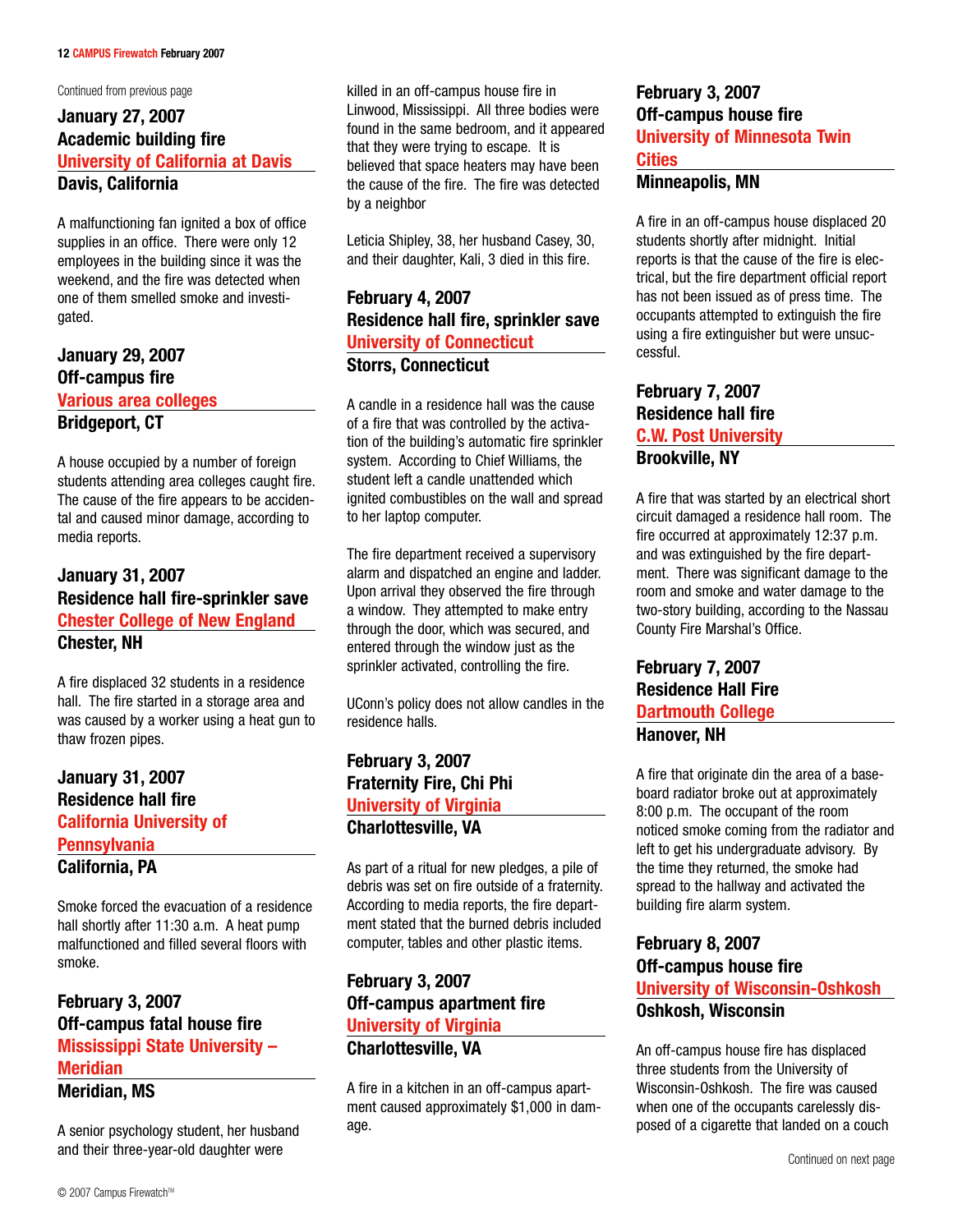on the porch. The couch was ignited and the fire spread to the house, causing extensive damage.

## **February 10, 2007 Fraternity house fire Southern Methodist University University Park, TX**

A fire in the Sigma Chi fraternity may have been caused by lint being ignited in a heating duct. The fire caused approximately \$10,000 in damage.

## **February 15, 2007 Off-campus apartment fire Texas State Technical College**

Approximately 16 people, a number of them students from Texas State Technical College, were displaced from their apartments which were destroyed by a fire started by a space heater. According to press reports, the fire department reported the building was fully involved when they arrived on the scene Thursday afternoon.

## **February 15, 2007 Residence Hall Fire Central Michigan University Mount Pleasant, Michigan**

A fire in a sofa in a high-rise residence hall was controlled by the activation of the building's automatic fire sprinkler systems. The fire, on the seventh floor, is being treated as an arson fire.

## **February 12, 2007 Off-campus fatal fire Halifax Community College Weldon, North Carolina**

A fire in an off-campus apartment claimed the life of Keith Titus Anyonyi, a second-year foreign exchange student from Kenya who was attending Halifax Community College in Weldon, North Carolina. According to Roanoke Rapids Fire Chief Ken Carawan, the fire started in the area around a bed and that it is believed to be related to smoking materials. The apartment's hardwired smoke alarm had been removed from the

Continued from previous page **February 18, 2007 Celling and was found on top of the refriger- February 18, 2007** ator. The occupant had been warned a number of times in the past to stop removing the smoke alarm, which was located approximately three feet from the kitchen.

## **February 17, 2007 Academic building under construction**

**University of Texas Medical School Houston, TX**

A fire broke out in a building that was under construction and being renovated as a research facility on the fifth floor. Cause of the fire was unknown at press time.

## **Sunday, February 18, 2007 Off-campus house fire Susquehanna University Selinsgrove, PA**

Four students in an off-campus house were alerted to an early-morning fire by the activation of a smoke alarm. They attempted to extinguish the fire before evacuating safely.

## **Residence Hall Fire Central Michigan University Mount Pleasant, MI**

The second fire in a week broke out in a residence hall on the sixth floor of Wheeler Hall. According to press reports, the fire started in a trash bag.

## **February 19, 2007 Residence hall fire Knoxville College Knoxville, TN**

A fire in a residence hall at Knoxville College in Knoxville, Tennessee, shortly after 6:30 p.m. has displaced a large number of students. According to media reports, the fire broke out in a room on the top floor of a three-story residence hall and spread across the hall, destroying two rooms. No one was injured in the fire which caused extensive smoke and water damage throughout the building.

Colston Hall houses 80 students, which is approximately half of the school's total student body. There are reports in the press that the building had been renovated last summer.



# **Campus Firewatch Website**

The value of this newsletter doesn't stop with just this copy.

Visit its companion website at www.campus-firewatch.com, where you will find a wealth of information relating to campus fire safety.

If you have something that you would like to contribute, please send it to us at publisher@campus-firewatch.com

See you there!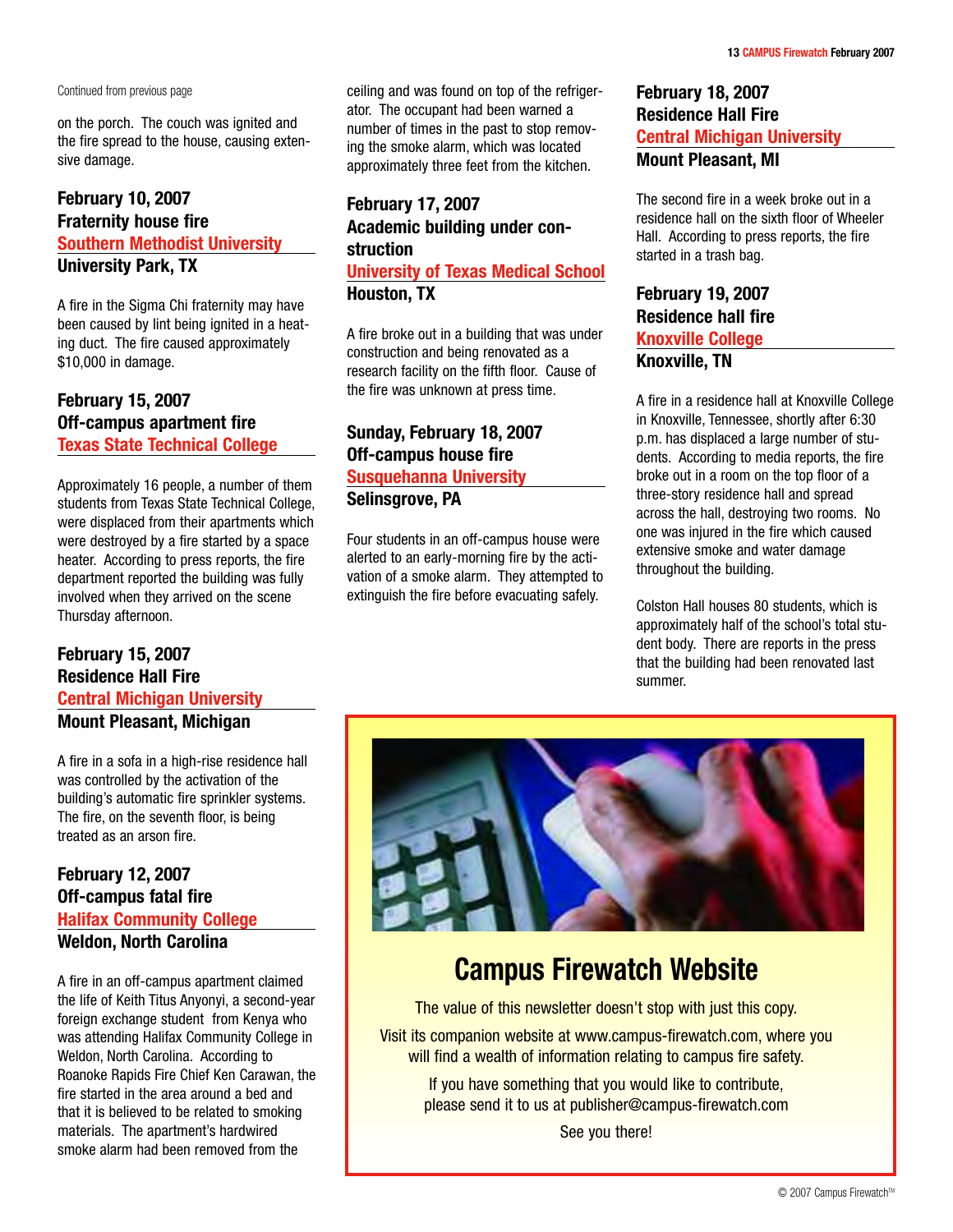# EGSHOOR

# **HR 592 Campus Fire Safety Right-to-Know Act**

## **Sponsors**

Congressman Bill Pascrell (D-NJ) 2464 Rayburn House Office Building Washington, D.C. 20515 Phone: (202) 225-5751 Fax: (202) 225-5782 www.pascrell.house.gov

Congressman Joe Wilson (R-SC) 212 Cannon House Office Building Washington, DC 20515 Phone: (202) 225-2452 Fax: (202) 225-2455 www.joewilson.house.gov 40 cosponsors

## **Status**

**House** 

Introduced in the U.S. House of Representatives and referred to the House Committee on Education and Labor on January 19, 2007

## **Summary**

The Campus Fire Safety Right-to-Know Act calls upon colleges, universities, fraternities and sororities to make fire safety information about their buildings publicly available and report it to the U.S. Department of Education on an annual basis. This legislation passed the U.S. House of Representatives in 2006 but has to be reintroduced in the 110th Congress.

# **S 354 Campus Fire Safety Right-to-Know Act**

## **Sponsors**

Senator Frank Lautenberg (D-NJ) 324 Hart Senate Office Building Washington DC 20510 Phone: (202) 224-3224 Fax: (202) 228-4054 www.lautenberg.senate.gov 4 cosponsors

## **Status**

Senate

IIntroduced in the U.S. Senate and referred to the Committee on Health, Education, Labor, and Pensions.

on January 22, 2007

## **Summary**

The Campus Fire Safety Right-to-Know Act calls upon colleges, universities, fraternities and sororities to make fire safety information about their buildings publicly available and report it to the U.S. Department of Education on an annual basis. This legislation passed the U.S. House of Representatives in 2006 but has to be reintroduced in the 110th Congress.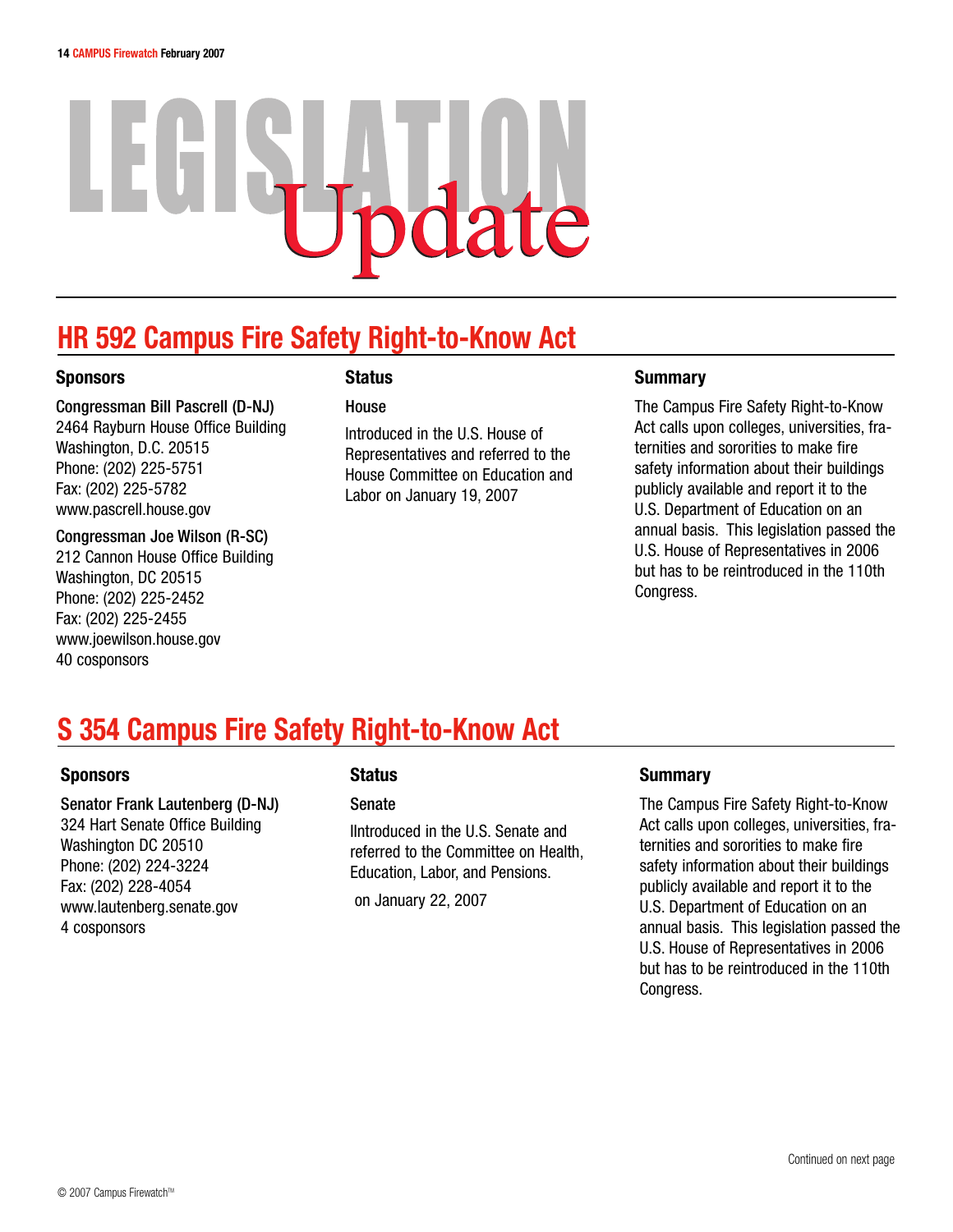# **A 1421 Campus Fire Safety Right-to-Know**

## **Jurisdiction**

State of New Jersey

## **Sponsor**

Assemblyman Frederick Scalera 800 Bloomfield Ave. Lower Level Nutley, NJ 07110 Phone: (973) 667-4431

## **Summary**

Requires New Jersey institutions of higher education to disseminate fire safety information about their facilities to students, parents or guardians, and employees.

## **Status**

This bill unanimously passed the Assembly and has been introduced in the Senate.

# **H. Res. 95 Campus Fire Safety Month**

## **Sponsors**

Congresswoman Stephanie Tubbs Jones (D-OH-11) 1009 Longworth House Office Building Washington, D.C. 20515-3511 (202) 225-7032 (tel) (202) 225-1339 (fa )www.house.gov/tubbsjones/

Congressman Edward Whitfield (R-KY-1) 411 Rayburn House Office Building Washington, D.C. 20515-1701 (202) 225-3115 (tel) (202) 225-3547 (fax) www.house.gov/whitfield

2 cosponsors

## **Status**

Introduced in the House and referred to the House Committee on Education and Labor on January 24, 2007

## **Summary**

This bill will recognize September as Campus Fire Safety Month. In 2006, for the first time, the U.S. House of Representatives passed this resolution. In addition, 31 governors across the country issued proclamations also recognizing September as Campus Fire Safety Month.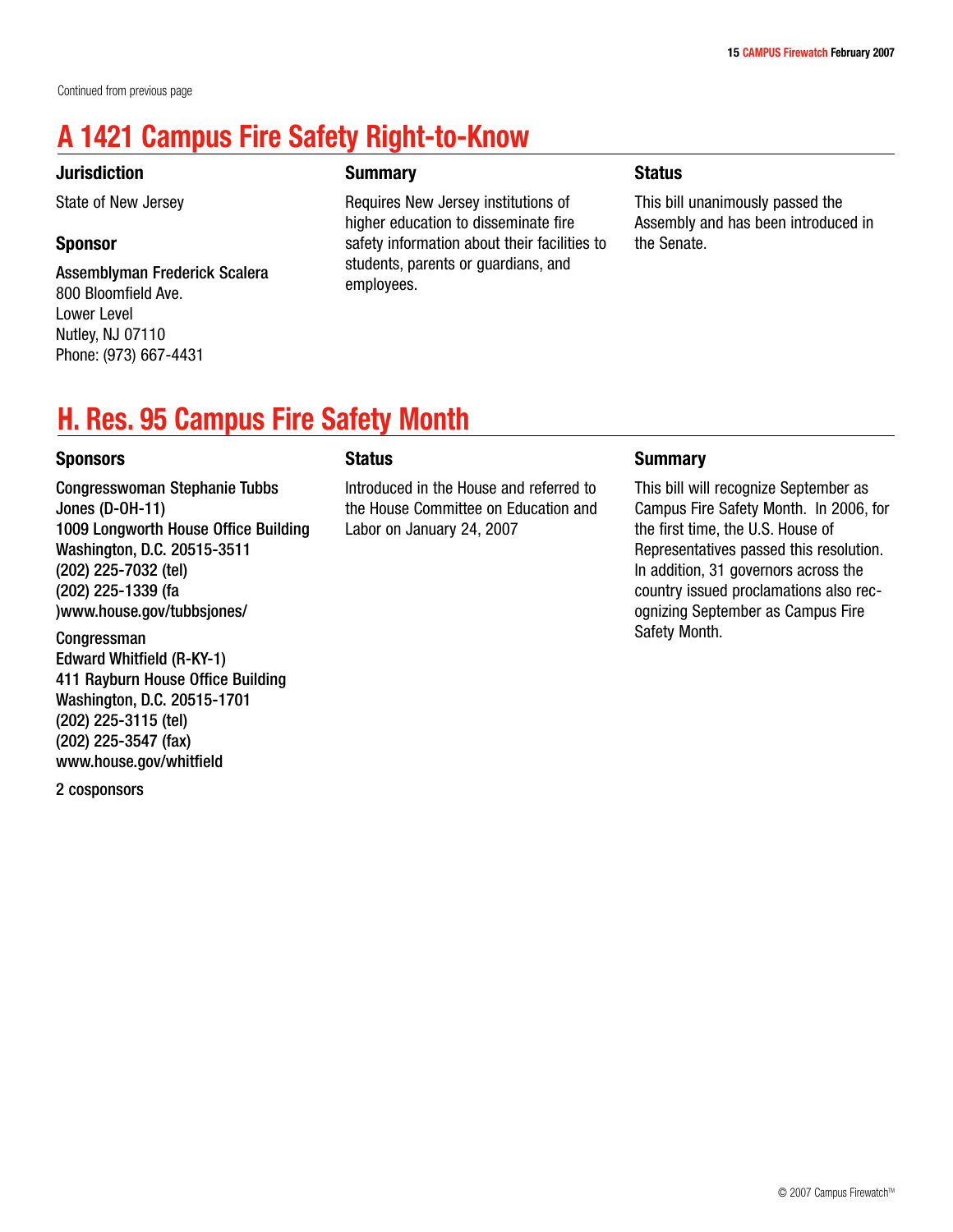Continued from previous page

# **HR 642 College Fire Prevention Act**

## **Sponsors**

Congresswoman Stephanie Tubbs Jones (D-OH-11) 1009 Longworth House Office Building Washington, D.C. 20515-3511 (202) 225-7032 (tel) (202) 225-1339 (fax) www.house.gov/tubbsjones

Congressman Edward Whitfield (R-KY-1) 411 Rayburn House Office Building Washington, D.C. 20515-1701 (202) 225-3115 (tel) (202) 225-3547 (fax) www.house.gov/whitfield

15 cosponsors

## **Status**

Introduced in the House and referred to the House Committee on Education and Laborr on January 23, 2007

## **Summary**

This bill will provide \$100 million a year for five years in matching grants for the installation of fire suppression and detection systems in residence halls, fraternities and sororities. This bill has been introduced in previous Congresses but has not seen any action.

# **HR 643 Collegiate Housing and Infrastructure Act of 2007**

## **Sponsors**

Congresswoman Stephanie Tubbs Jones (D-OH-11) 1009 Longworth House Office Building Washington, D.C. 20515-3511 (202) 225-7032 (tel) (202) 225-1339 (fax) www.house.gov/tubbsjones/

Congressman Paul Ryan (R-WI-1) 1113 Longworth House Office Building Washington, D.C. 20515-4901 (202) 225-3031 (tel) 202) 225-3393 (fax) www.house.gov/ryan

9 cosponsors

## **Status**

Introduced in the House and referred to the House Committee on Ways and Means on January 23, 2007

## **Summary**

This bill will allow contributions made to Greek organizations that are going to be used for physical plant improvements to be tax-deductible. This bill was introduced in the 109th Congress but did not see any action.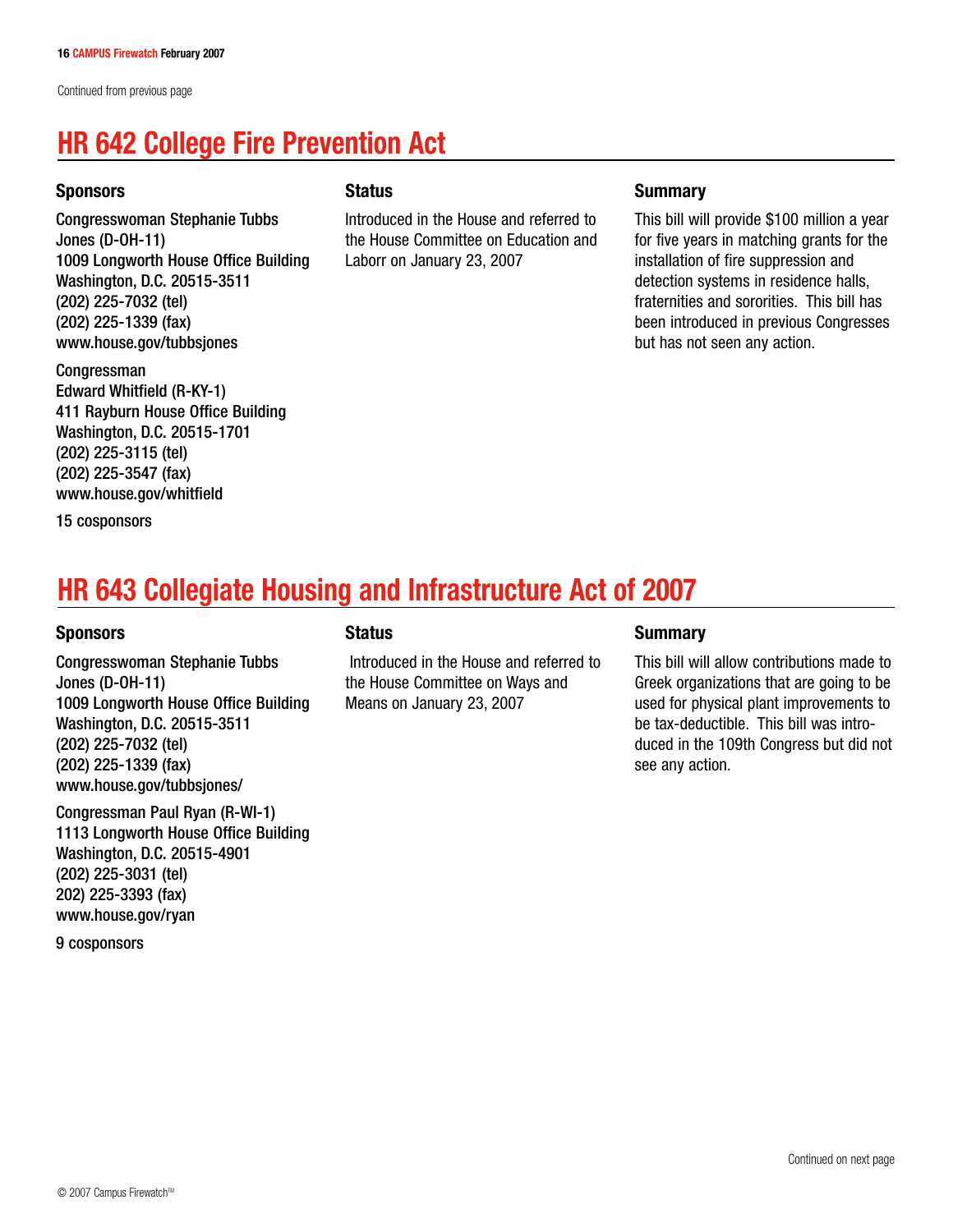## **S 582 Fire Sprinkler Incentive Act**

## **Sponsors**

Senator Gordon Smith (R-OR) 404 Russell Senate Office Building Washington, D.C. 20510-3704 (202) 224-3753 (tel) (202) 228-3997 (fax) www.gsmith.senate.gov

Senator John Rockefeller 531 Hart Senate Office Building Washington, D.C. 20510-4802 (202) 224-6472 (tel) (202) 224-7665 (fax) www.rockefeller.senate.gov

2 cosponsors

## **Indiana S 0174**

## **Sponsors**

Senator Robert Jackman (R-District 42) 200 West Washington Street Indianapolis, IN 46204

(317) 232-9400

## **Status**

Introduced in the U.S. Senate and referred to the Committee on Finance on February 14, 2007

## **Summary**

To amend the Internal Revenue Code of 1986 to classify automatic fire sprinkler systems as 5-year property for purposes of depreciation.

## **Status**

This bill was introduced and referred to the Committee on Corrections, Criminal, and Civil Matters on January 11, 2007

## **Summary**

This bill will make it a \$10,000 fine for landlords that do not install or maintain smoke detectors in dwellings. If a fire should occur and result in a fatality or bodily injury, the penalty is a Class D felony that can include six months to three years in prison.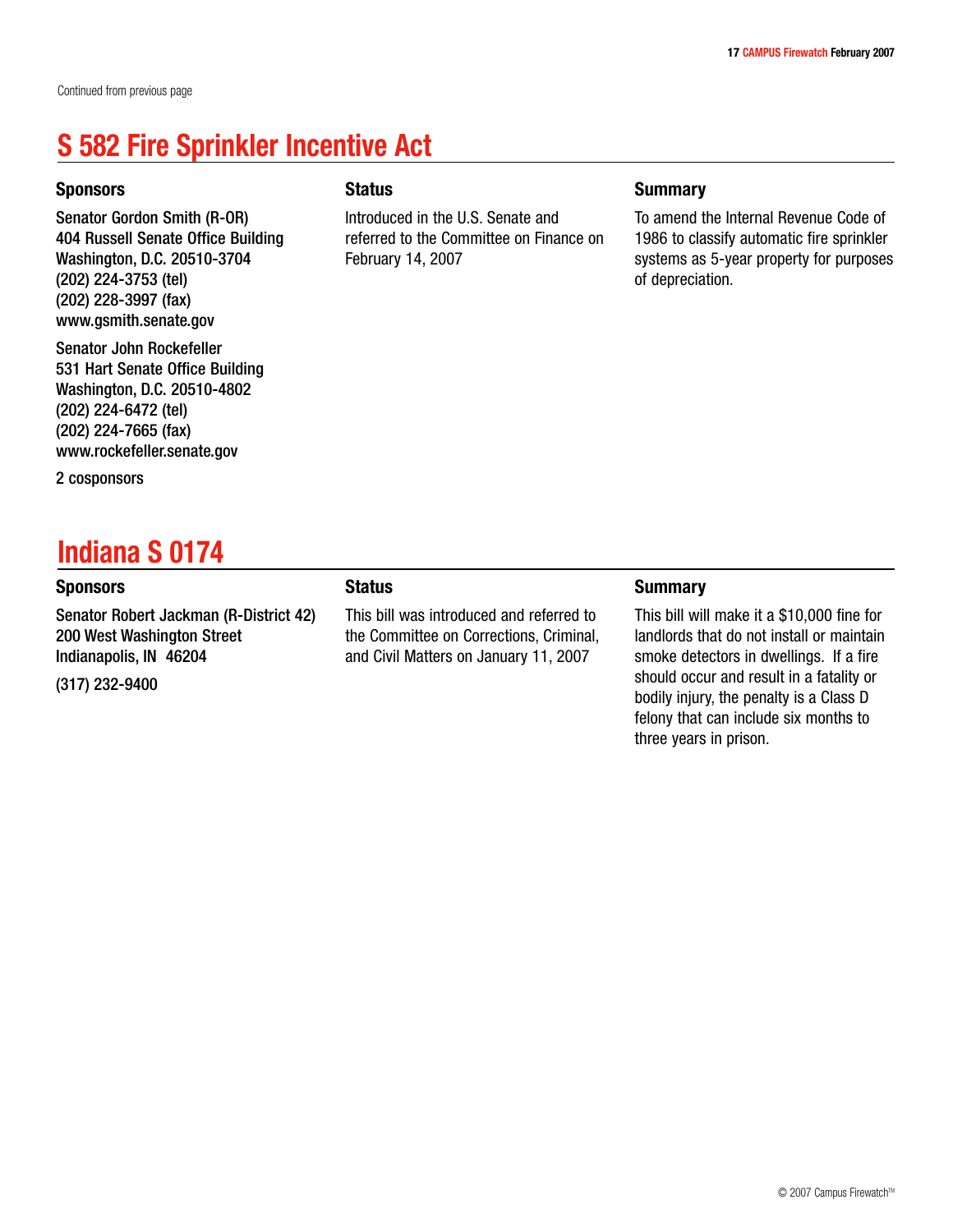TRIBUTE TO COACH TONY NAPOLET

### **HON. TIM RYAN** OF OHIO

IN THE HOUSE OF REPRESENTATIVES

*Tuesday, January 23, 2007* 

Mr. RYAN of Ohio. Madam Speaker, I today to honor the recently completed season and still ongoing career of someone who is an institution in Ohio High School football and the community of Warren, Ohio. Coach Tony Napolet was awarded this year's Coach of the Year award after leading the Warren JFK Eagles to a 14–1 season capped by a berth to the Division 5 State championship game.

Although I never had the opportunity to  $\phi$ for him, Coach Napolet has been a friend and mentor throughout my entire adult life. The year following my graduation from Warren JFK, Tony Napolet was brought on for what he anticipated as being a 1-year stint as JFK head coach. That season, after squeaking into<br>the playoffs. Napolet and the Eagles rattled off the playoffs, Napolet and the Eagles rattled an amazing run to win the State Champion-<br>ship. At the conclusion of that season Coach ship. At the conclusion of that season Co. Napolet agreed to come back to coach the Eagles indefinitely. He followed his title winning season with another birth to the State championship game. Although Coach Nap and the Eagles suffered a 1-point loss, the 2nd straight appearance in the State championship game solidified Tony Napolet's niche in the<br>upper echelon of Ohio high school football upper echelon of Ohio high school foot coaches. And that was hardly the twilight of Coach Nap's career. He has since coached the Eagles to numerous winning seasons and three more State semifinal appearances including this past season's appearance in another State championship game.

Overall Coach Tony Napolet has garnered three top ten AP rankings, five state semi-final<br>appearances a winning perceptage of 716 appearances, a winning percentage of during his time at Warren JFK, and an overall coaching record of 191 wins, 84 losses and 3 ties.

All of the records, statistics, and awa however, cannot speak to the influential and inspirational man that is Tony Napolet. One thing that everyone who has "ever played Coach Napolet knows is that whether you were the starting quarterback or the third string defensive lineman, you were treated exactly the same. Not only was everyone an equal on the field but also off the field midequal on the field, but also off the field, n season, off-season, and after you had graduated. Tony Napolet is known in the community just as much for what he does for young people after they graduate, as he is for his coaching prowess. Of course there are the typical phone calls to college coaches and<br>recommendation letters, but his involvement in recommendation letters, but his involvement his former players' lives doesn't end there. Coach Napolet is the one who helps you find a summer job when you're home from school, or serves as a reference on an internship plication. Since Coach Napolet is such an in gral part of the JFK High family, he in turn treats everyone as a member of his family.

Tony Napolet is every part of what a high<br>hool football coach should be. He realizes school football coach should be. He reali and has always realized that the role he plays is not just that of football coach but as someone who is helping prepare young men for the next step in their lives, whether that involves football or not. Tony Napolet is every part of what a high Fire Protection Engineers, and Underwriters NAACP Hum school football coach should be. He realizes Laboratories. The and has always realized that the role he plays Madam Speaker,

So, today I am not honoring a coach and that his distinct record, but rather a great man who also happens to be a fantastic coach.

for the state of the state of the THE CAMPUS FIRE SAFETY RIGHT TO KNOW ACT OF 2007

## **HON. BILL PASCRELL, JR.**

OF NEW JERSEY IN THE HOUSE OF REPRESENTATIVES

*Tuesday, January 23, 2007* 

Mr. PASCRELL. Madam Speaker, 7 years ago this month, Seton Hall University in South Orange, NJ, suffered a horrible tragedy, as a fire ripped through one of its residence halls. That fire killed 3 young freshmen and wounded 58 other students.

Unfortunately, campus fires have become all too common. Each year, thousands of fires rage through the campuses and off-campus housing of our colleges and universities. Since January 2000, almost 100 people have died in campus-related fires across the country. In 2006 alone, 12 people were killed.

Last week, I was proud to reintroduce the Campus Fire Safety Right to Know Act of 2007, H.R. 592, in response to this problem. This bill is widely supported, and has garnered 28 bipartisan cosponsors to date. Senator FRANK LAUTENBERG has also introduced companion legislation in the Senate, S. 354.

This landmark legislation calls for colleges and universities to report vital fire safety information to the U.S. Department of Education. This will allow prospective students and their parents to make informed decisions regarding a fire-safe school based on criteria such as the installation of automatic fire sprinkler systems, automatic fire alarm systems, fire prevention training and other related factors.

The Campus Fire Safety Right to Know Act does not mandate upgrades; it simply requires schools to collect and report data crucial to the safety and well-being of students and other residents.

The fact that this legislation was passed by the House of Representatives in the 109th Congress was due, in no small part, to the tremendous support provided by leading fire safety organizations. These and other organizations have joined with me once again to support this vital legislation in order to protect our students on campuses across the Nation. They are working tirelessly every day to improve fire safety for our citizens, and I want to recognize and commend them for their support and their leadership.

These fourteen organizations include Campus Firewatch, The Center for Campus Fire Safety, the Congressional Fire Services Institute, the International Fire Chiefs Association, the International Association of Fire Fighters, the International Code Council, the International Fire Marshals Association, the National Association of State Fire Marshals, the National Electrical Manufacturers Association, the National Fire Protection Association, the National Fire Sprinkler Association, the National Volunteer Fire Council, the Society of Fire Protection Engineers, and Underwriters Laboratories.

Madam Speaker, I urge Congress to act now on this important legislation so that we may ensure a safe school environment for all college and university students. When we entrust our children to any institution, we expect

they will be in a safe environment. And we have the right to expect that much. for the control of the control of

PRESIDENT BUSH EXPECTED TO PEAK OUT ABOUT GLOBAL WARMING TONIGHT**—**NEEDS TO YT.

## **HON. DONALD M. PAYNE**

OF NEW JERSEY

IN THE HOUSE OF REPRESENTATIVES

*Tuesday, January 23, 2007* 

Mr. PAYNE. Madam Speaker, over the last week we've heard that President Bush is finally going to admit tonight what most of us have known for years—that global warming is actually occurring and that we as a Nation need to take action.

Tonight's expected pronouncement from the<br>President is welcome news, but it does not exident is welcome news, but it does not excuse the administration's past record on global<br>warming. war

Over the last six years, the Bush administration has served as a major roadblock to retion has served as a major roadblock to reversing dangerous warming trends. The Presing dangerous warming trends. The President walked away from international efforts to help reduce this growing danger to our planet, refusing to actually lead on this critically important issue.<br>In my hom

In my home State of New Jersey, we are proud of the fact that former Governor Richard d of the fact that former Governor Richard J. Codey took decisive action over a year ago to strengthen our State's efforts to combat global warming by classifying carbon dioxide as an air contaminant. This action made New n air contaminant. This action made New Jersey one of the first States in the Nation to take such a step. By contrast, the Bush ad-<br>ministration has been in constant denial about stration has been in constant denial about environmental dangers to our planet.

hope President Bush provides more than just lip service on global warming as he addresses the Nation tonight. After all, the Presihas pledged to reduce our dependence on foreign oil every year since he took office, while his policies have consistently made the problem worse. lem worse.

Last year was the hottest ever recorded in<br>
our Nation's history. Our planet simply cannot Nation's history. Our planet simply cannot afford more inaction from this administration. I hope that the President is serious about join-<br>ing us in producing policies that will reduce  $\mu$ s in producing policies that will reduce greenhouse gas emissions. The time for action is long overdue.

CONGRATULATING THE 2007 NAACP HUMANITARIAN OF THE YEAR HON. CAROLYN Q. COLEMAN

<u>for the contract of the contract of</u>

**HON. G. K. BUTTERFIELD** 

OF NORTH CAROLINA THE HOUSE OF REPRESENTATIVES

*Tuesday, January 23, 2007* 

Mr. BUTTERFIELD. Madam Speaker, I rise<br>today to honor a great woman in the African  $\mathbf y$  to honor a great woman in the African American community and a vocal leader in North Carolina, the Honorable Carolyn Q. man. Mrs. Coleman will receive the 2007 NAACP Humanitarian of the Year Award at the 23rd Annual NAACP Humanitarian of the 23rd Annual NAACP Humanitarian of the Year Banquet on Saturday, January 27 in Dur-<br>ham, North Carolina. Her work over the last , North Carolina. Her work over the last year is inspiring but what truly makes her remarkable is the scope of her deeds over a lifetime